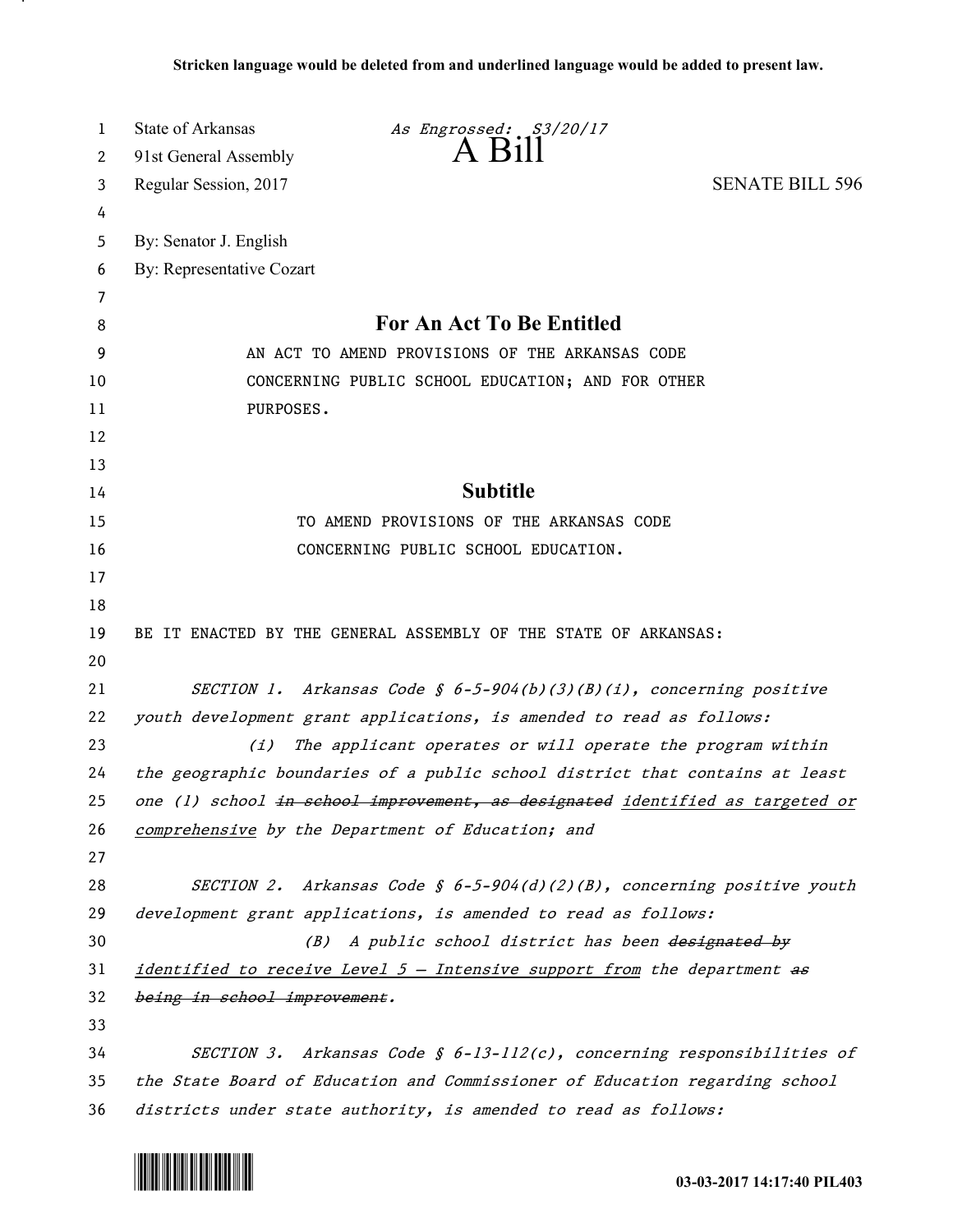(c) A person appointed by the state board or the commissioner to operate a school district under the authority of the state board or the commissioner shall not have previously been an administrator responsible for a school district that was placed in fiscal distress, academic distress, 5 facilities distress, Level 5 - Intensive support, or in violation of the Standards for Accreditation of Arkansas Public Schools and School Districts.

8 SECTION 4. Arkansas Code § 6-13-112(e), concerning responsibilities of the State Board of Education and Commissioner of Education regarding school districts under state authority, is repealed.

11 (e) Before the appointment of an interim school district board of 12 <del>directors, permanent school district board of directors, or community</del> 13 advisory board for the school district under the authority of the state board 14 or the commissioner, the commissioner or the state board through the commissioner shall seek recommendations for individuals to serve as members of the interim school district board of directors, permanent school district 17 board of directors, or community advisory board from the members of the 18 General Assembly who represent the area in which the school district is  $19 \qquad \theta$ 

 SECTION 5. Arkansas Code § 6-13-1305(4), concerning school district 22 policy, is amended to read as follows:

23 (4) Sehool School-level improvement plans, including the form and function of strategic planning and its relationship to school district planning;

 SECTION 6. Arkansas Code § 6-13-1403(a)(1), concerning conditions under which the State Board of Education may annex school districts, is amended to read as follows:

 (1) The state board, after providing thirty (30) days' written notice to the affected school districts, determines that annexation is in the best interest of the affected district or districts and the receiving 33 district based upon failure to meet standards for accreditation, or failure to meet academic, fiscal, or facilities distress requirements, or failure to meet the requirements to exit Level 5 - Intensive support pursuant to The 36 Quality Education Act of 2003, § 6-15-201 et seq., the Arkansas Comprehensive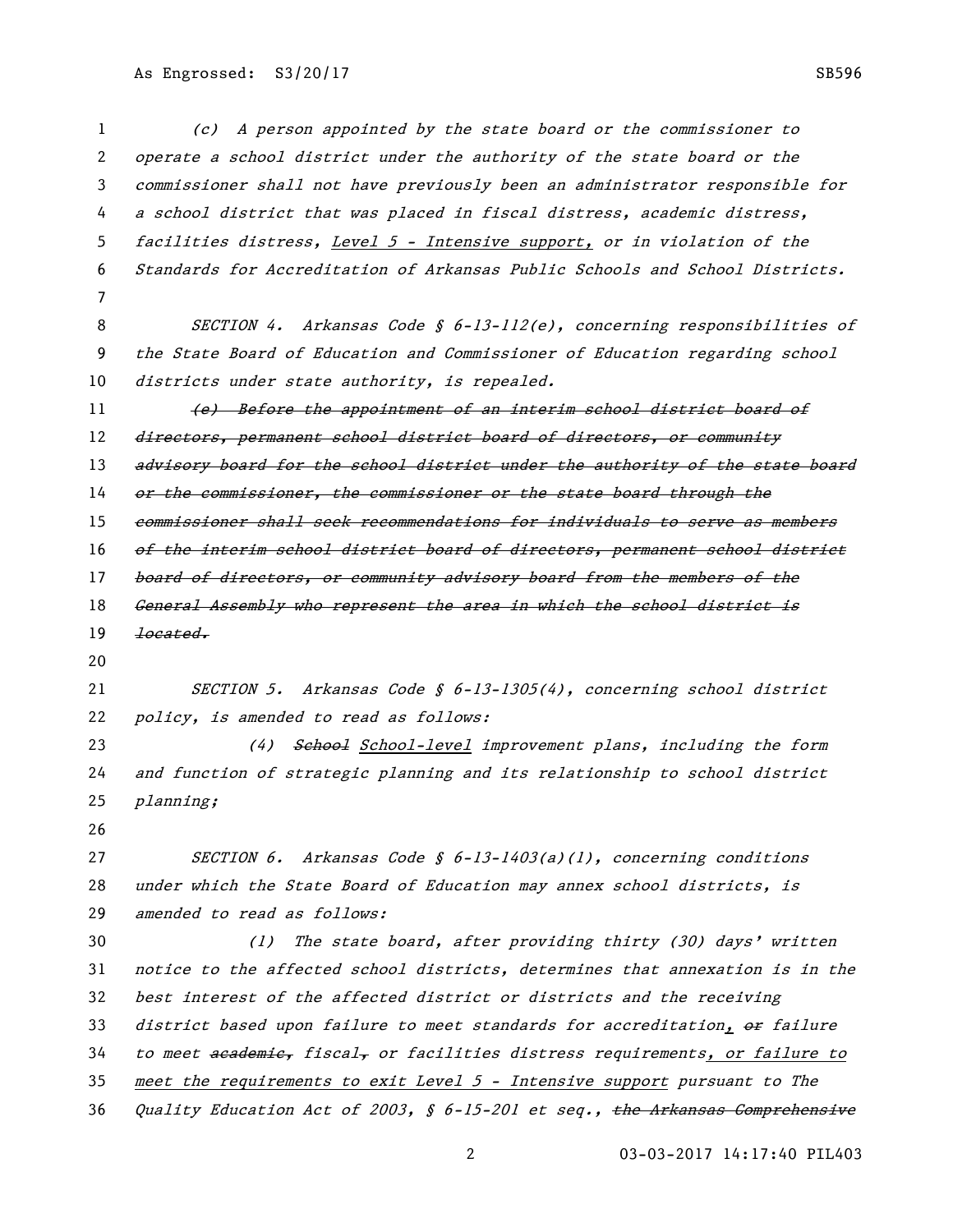1 Testing, Assessment, and Accountability Program Act, § 6-15-401 et seq., the Arkansas Fiscal Assessment and Accountability Program, § 6-20-1901 et seq., and the Arkansas Public School Academic Facilities Program Act, § 6-21-801 et seq., and the Arkansas Educational Support and Accountability Act, § 6-15- 2901 et seq.; SECTION 7. Arkansas Code § 6-13-1403(b)(1), concerning conditions under which the State Board of Education may annex school districts, is amended to read as follows: 10 (1) The state board, after providing thirty (30) days written notice to the affected districts, may on its own motion based on a school 12 district's failure to meet standards for accreditation, or failure to meet 13 academic or fiscal distress requirements, or failure to meet the requirements to exit Level 5 - Intensive support pursuant to The Quality Education Act of 15 2003, § 6-15-201 et seq., the Arkansas Comprehensive Testing, Assessment, and 16 Accountability Program Act, § 6-15-401 et seq., and the Arkansas Fiscal Assessment and Accountability Program, § 6-20-1901 et seq., and the Arkansas Educational Support and Accountability Act, § 6-15-2901 et seq.; or 20 SECTION 8. Arkansas Code §  $6-13-1404(a)(1)$ , concerning conditions under which the State Board of Education may consolidate school districts, is 22 amended to read as follows: 23 (1) The state board, after providing thirty (30) days' written notice to the affected school districts, determines consolidation is in the best interest of the affected district or districts and the resulting 26 district based upon failure to meet standards for accreditation,  $\theta$  academic, 27 failure to meet fiscal<sub> $\tau$ </sub> or facilities distress requirements, or failure to meet the requirements to exit Level 5 - Intensive support, pursuant to The 29 Quality Education Act of 2003, § 6-15-201 et seq., the Arkansas Comprehensive Testing, Assessment, and Accountability Program Act, § 6-15-401 et seq., the Arkansas Fiscal Assessment and Accountability Program, § 6-20-1901 et seq., and the Arkansas Public School Academic Facilities Program Act, § 6-21-801 et seq., and the Arkansas Educational Support and Accountability Act, § 6-15- 2901 et seq.; or 36 SECTION 9. Arkansas Code §  $6-13-1404(b)(1)$ , concerning conditions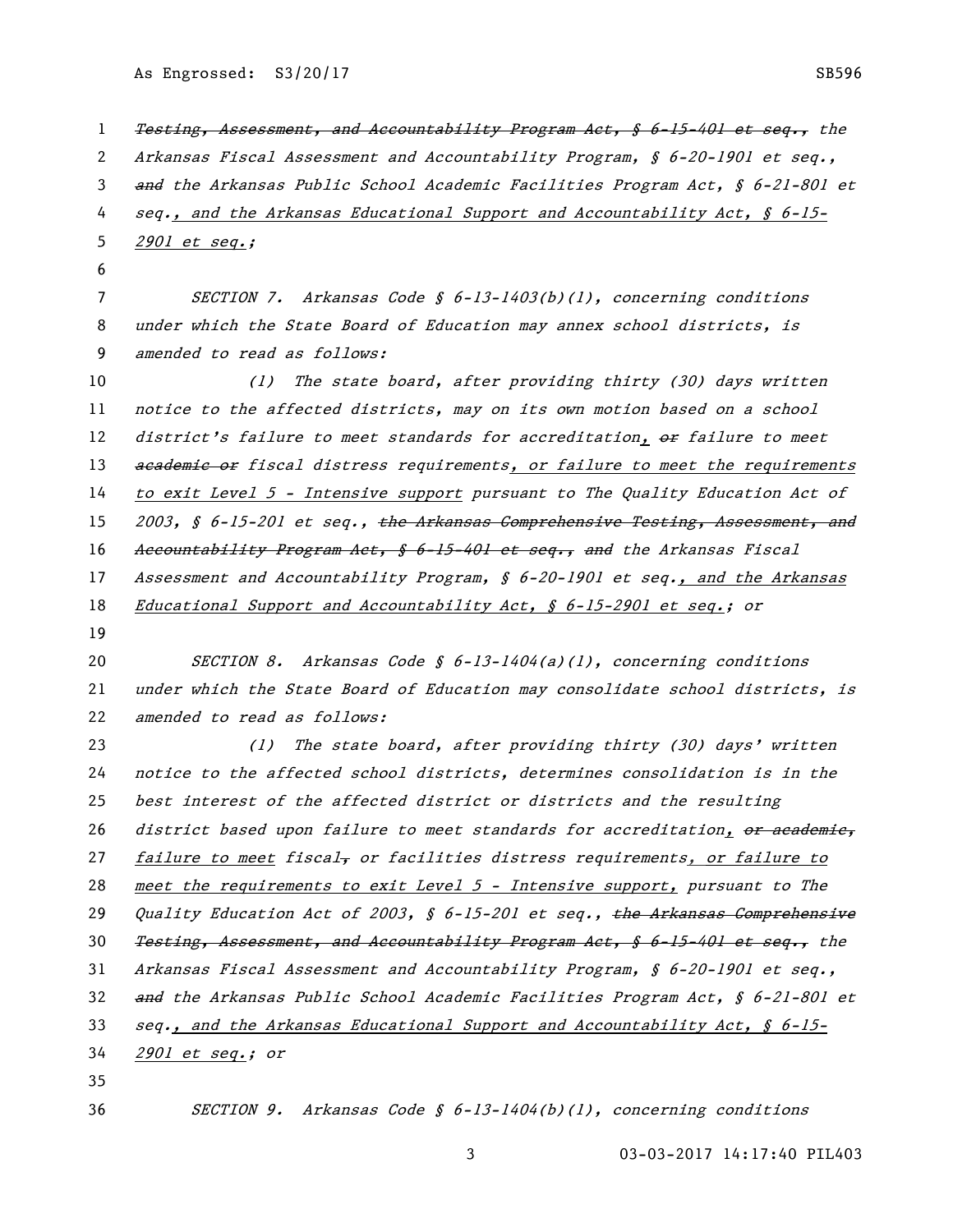under which the State Board of Education may consolidate school districts, is amended to read as follows: (1) After providing thirty (30) days written notice to the affected districts, may consolidate school districts upon its own motion based upon a school district's failure to meet standards for accreditation, or academic or failure to meet fiscal distress requirements, or failure to meet the requirements to exit Level 5 - Intensive support pursuant to The 8 Quality Education Act of 2003, § 6-15-201 et seq., the Arkansas Comprehensive Testing, Assessment, and Accountability Program Act, § 6-15-401 et seq., and the Arkansas Fiscal Assessment and Accountability Program, § 6-20-1901 et 11 seq., and the Arkansas Educational Support and Accountability Act, § 6-15- 2901 et seq.; or 14 SECTION 10. Arkansas Code § 6-13-1411(b), concerning use of fund balances, is amended to read as follows: (b) The provisions of this section shall not apply if the consolidation or annexation is because of the school district's failure to 18 meet standards for accreditation,  $\theta$ r failure to meet academic, fiscal, or facilities distress requirements, or failure to meet the requirements to exit 20 Level 5 - Intensive support pursuant to The Quality Education Act of 2003, § 21 6-15-201 et seq., the Arkansas Comprehensive Testing, Assessment, and 22 Aecountability Program Act, § 6-15-401 et seq., the Arkansas Fiscal 23 Assessment and Accountability Program, § 6-20-1901 et seq., and the Arkansas Public School Academic Facilities Program Act, § 6-21-801 et seq., and the Arkansas Educational Support and Accountability Act, § 6-15-2901 et seq. SECTION 11. Arkansas Code § 6-13-1613(a)(3)(D), concerning minimum 28 school district size waiver, is amended to read as follows: (D) A statement of assurance that the school district is 30 not currently classified in academic distress Level 5 - Intensive support, fiscal distress, or facilities distress. SECTION 12. Arkansas Code § 6-13-1613(b)(2)(A), concerning minimum school district size waiver, is amended to read as follows: (A) The school district is not currently classified in academic distress Level 5 - Intensive support, fiscal distress, or facilities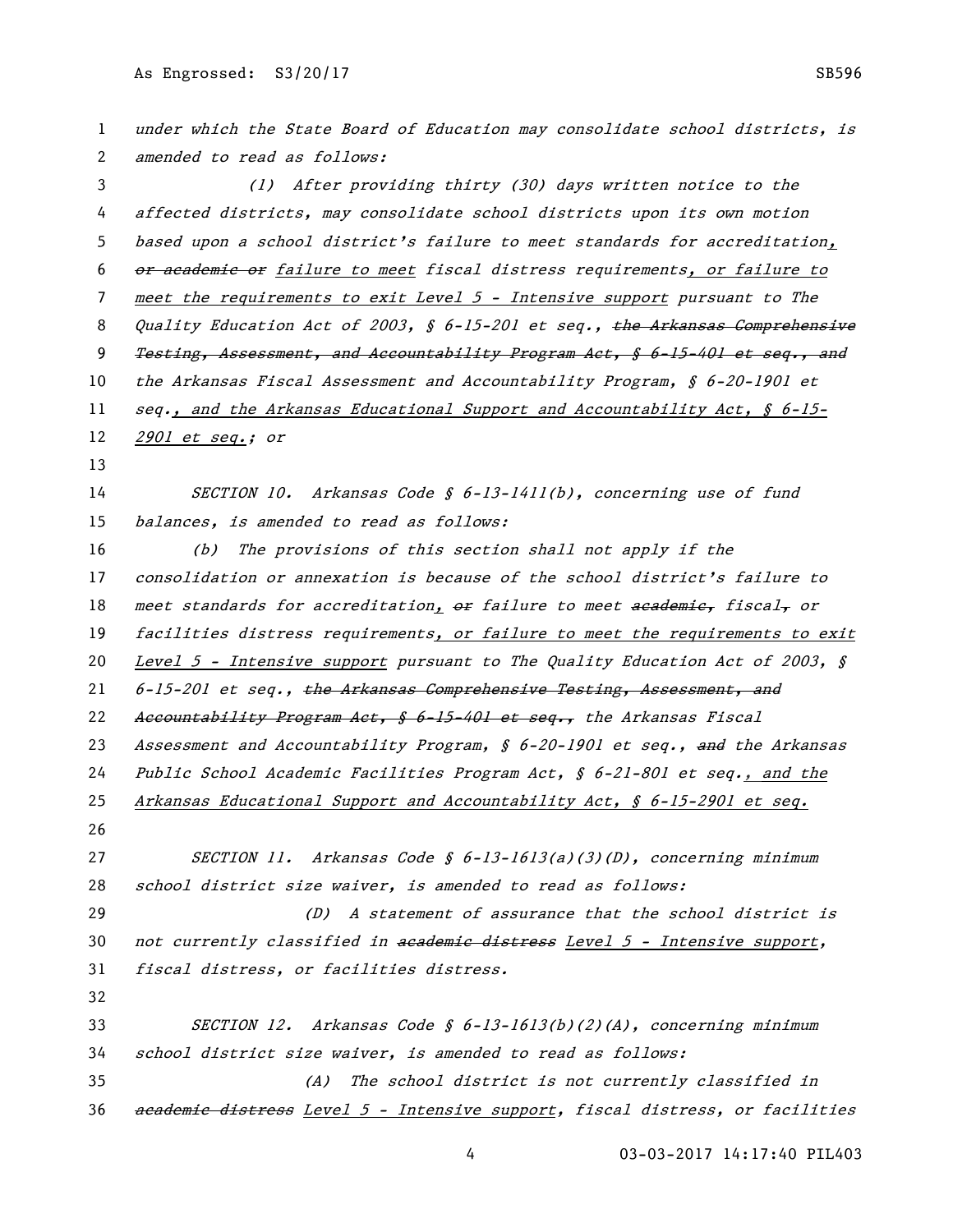| 1  | distress;                                                                     |
|----|-------------------------------------------------------------------------------|
| 2  |                                                                               |
| 3  | SECTION 13. Arkansas Code $\oint$ 6-15-202(f)(7), concerning accreditation,   |
| 4  | is amended to read as follows:                                                |
| 5  | Section 6-15-401 et seq. concerning the Arkansas<br>(7)                       |
| 6  | Comprehensive Testing, Assessment, and Accountability Program 6-15-2901 et    |
| 7  | seq. concerning the Arkansas Educational Support and Accountability Act;      |
| 8  |                                                                               |
| 9  |                                                                               |
| 10 | SECTION 14. Arkansas Code § $6-15-1003(c)(2)$ , concerning academically       |
| 11 | competent students, is amended to read as follows:                            |
| 12 | (2) School districts, schools, and students shall participate in              |
| 13 | the state assessments in the basic core of knowledge and skills as defined by |
| 14 | the Department of Education in the Arkansas Comprehensive Testing,            |
| 15 | Assessment, and Accountability Program Arkansas Educational Support and       |
| 16 | Accountability Act, § 6-15-2901 et seq.                                       |
| 17 |                                                                               |
| 18 | SECTION 15. Arkansas Code § $6-15-1005(e)(2)$ , concerning safe,              |
| 19 | equitable, and accountable public schools, is amended to read as follows:     |
| 20 | (2) Every school will develop and implement a data-driven school              |
| 21 | school-level improvement plan based on these analyses that leads to increased |
| 22 | student achievement and continuous school improvement; and                    |
| 23 |                                                                               |
| 24 | SECTION 16. Arkansas Code § $6-15-1005(f)(3)$ , concerning safe,              |
| 25 | equitable, and accountable public schools, is amended to read as follows:     |
| 26 | (3) Every school will involve parents in developing school goals              |
| 27 | and priorities and evaluating the effectiveness of the sehool school-level    |
| 28 | improvement plan.                                                             |
| 29 |                                                                               |
| 30 | SECTION 17. Arkansas Code § $6-15-1005(g)(2)$ , concerning safe,              |
| 31 | equitable, and accountable public schools, is amended to read as follows:     |
| 32 | All schools will participate in the Arkansas Comprehensive<br>(2)             |
| 33 | Testing, Assessment, and Accountability Program Arkansas Educational Support  |
| 34 | and Accountability Act, § 6-15-2901 et seq.                                   |
| 35 |                                                                               |
| 36 | SECTION 18. Arkansas Code § $6-15-1005(g)(5)$ , concerning safe,              |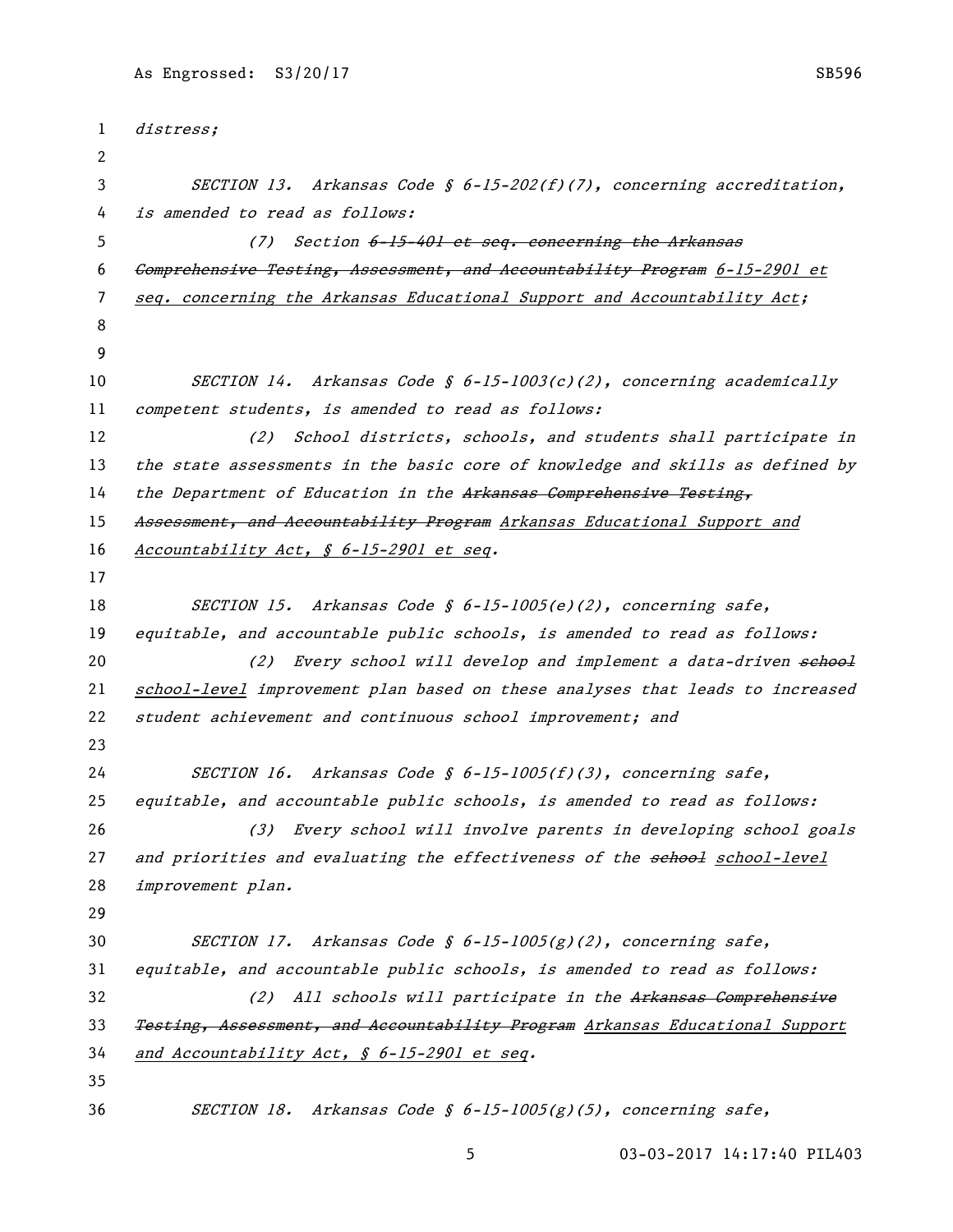```
1 equitable, and accountable public schools, is amended to read as follows:
2 (5) Each school will issue a school achievement report to the 
3 community on all state-required statewide student assessments.
4
5 SECTION 19. Arkansas Code § 6-15-1005(h)(3), concerning safe, 
6 equitable, and accountable public schools, is amended to read as follows:
7 (3) In order for administrators to be able to renew a license, 
8 they must have participated in a continuing education and professional 
9 development program based on their sehool school-level improvement plans,
10 performance evaluation results, and student achievement scores.
11
12 SECTION 20. Arkansas Code § 6-15-1402(b)(2)(A)(ii), concerning the
13 school performance report, is amended to read as follows:
14 (ii) Norm-referenced test Statewide student
15 assessment results;
16
17 SECTION 21. Arkansas Code § 6-15-1402(b)(2)(A)(iii), concerning the
18 school performance report, is repealed.
19 augmented, criterion-referenced, or norm-
20 referenced assessment results:
21
22 SECTION 22. Arkansas Code § 6-15-1402(b)(3)(A)(ii), concerning the 
23 school performance report, is amended to read as follows:
24 (ii) Norm-referenced test Statewide student
25 assessment results;
26
27 SECTION 23. Arkansas Code § 6-15-1402(b)(3)(A)(iii), concerning the 
28 school performance report, is repealed.
29 (iii) Augmented criterion-referenced assessment 
30 results:
31
32 SECTION 24. Arkansas Code § 6-15-1402(b)(3)(A)(xiv), concerning the 
33 school performance report, is repealed.
34 (xiv) Student participation in the Arkansas College 
35 and Career Readiness Planning Program under § 6-15-441; and
36
```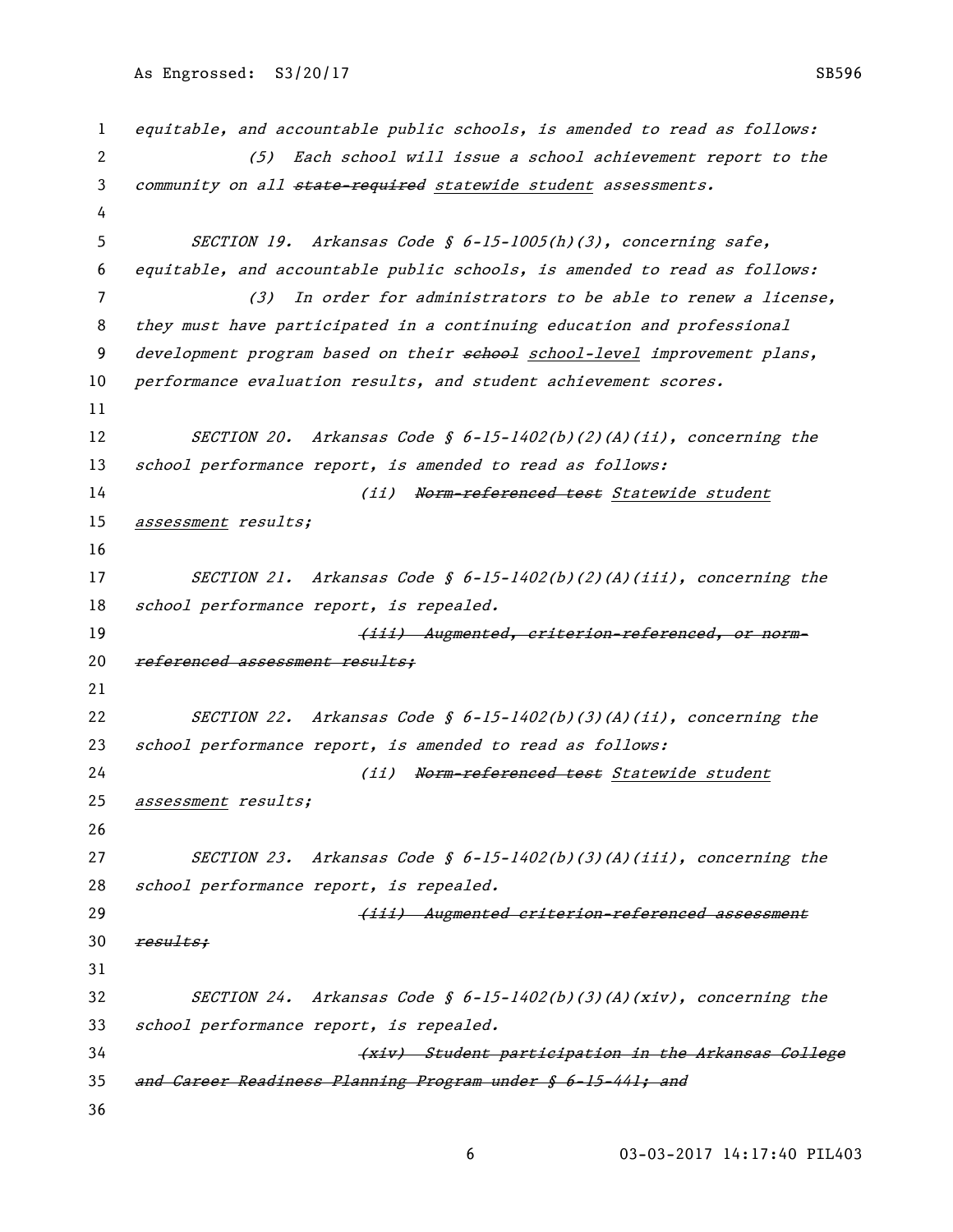| 1  | SECTION 25. Arkansas Code § 6-15-1402(b)(4)(B)(i), concerning the            |
|----|------------------------------------------------------------------------------|
| 2  | school performance report, is repealed.                                      |
| 3  | (i) Highly qualified teacher;                                                |
| 4  |                                                                              |
| 5  | SECTION 26. Arkansas Code § $6-15-1402(d)(2)$ , concerning the school        |
| 6  | performance report, is amended to read as follows:                           |
| 7  | Explore the feasibility of incorporating the school-<br>(2)                  |
| 8  | level improvement plans developed by schools and school district support     |
| 9  | plans developed by school districts with the school performance reports.     |
| 10 |                                                                              |
| 11 | SECTION 27. Arkansas Code § $6-15-1402(e)$ , concerning the school           |
| 12 | performance report, is amended to read as follows:                           |
| 13 | The school performance report shall not include individual student<br>(e)    |
| 14 | information if the information is reported in a manner that would identify a |
| 15 | particular student except as permitted under the Family Educational Rights   |
| 16 | and Privacy Act of 1974, 20 U.S.C. 1232g, as in effect on January 1, 2017.   |
| 17 |                                                                              |
| 18 | SECTION 28. Arkansas Code § 6-15-1503 is repealed.                           |
| 19 | 6-15-1503. State-mandated exams.                                             |
| 20 | (a)(1) The State Board of Education shall ensure that any revisions          |
| 21 | made to the Arkansas Academic Content Standards and Curriculum Framework     |
| 22 | process is to be aligned to the state assessment system for core academic    |
| 23 | areas of reading, writing, mathematics, science, and social studies as       |
| 24 | funding permits.                                                             |
| 25 | (2) All end of course tests shall be aligned with the content                |
| 26 | standards and curriculum frameworks.                                         |
| 27 | (b) All other components of the Arkansas Comprehensive Testing,              |
| 28 | Assessment, and Accountability Program should be aligned with the Arkansas   |
| 29 | Academic Content Standards and Curriculum Framework process.                 |
| 30 |                                                                              |
| 31 | SECTION 29. Arkansas Code § 6-15-1602 is repealed.                           |
| 32 | 6-15-1602. Students who have been placed at risk of academic failure -       |
| 33 | Personal education plans.                                                    |
| 34 | (a)(1) Local school districts shall identify students in all grades          |
| 35 | who have been placed at risk of academic failure and shall implement a       |
| 36 | personal education plan for academic improvement with focused intervention   |
|    |                                                                              |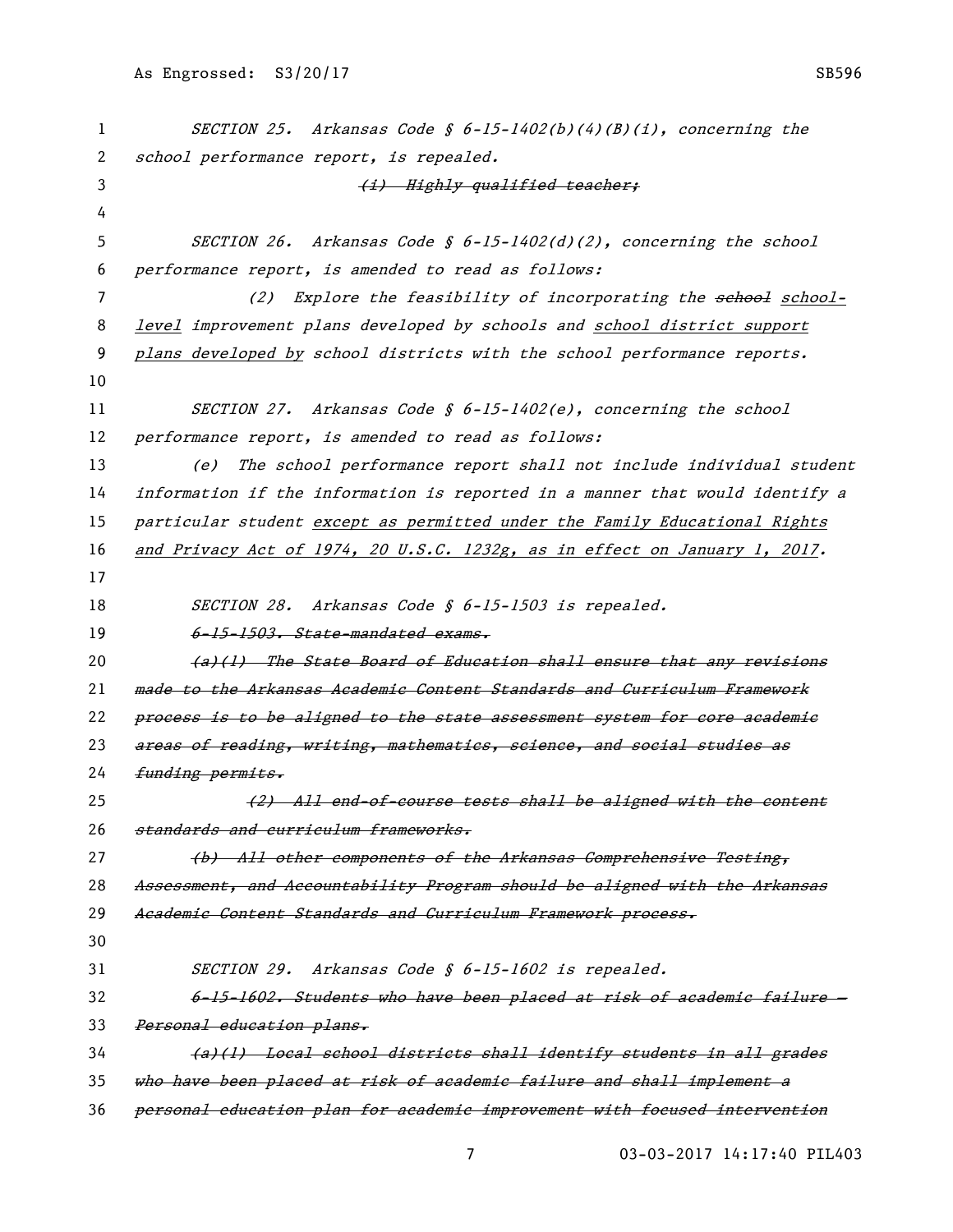| 1  | and performance benchmarks.                                                   |
|----|-------------------------------------------------------------------------------|
| 2  | (2) Identification shall occur as early as can reasonably be                  |
| 3  | done and can be based on grades, observations, and other factors that         |
| 4  | teachers and administrators consider appropriate without having to await the  |
| 5  | results of end-of-grade or end-of-course tests.                               |
| 6  | (b)(1) At the beginning of the school year, a personal education plan         |
| 7  | shall be developed for any student not performing at least at grade level, as |
| 8  | identified by the state end-of-grade test.                                    |
| 9  | (2) If a student's performance appears to be falling below state              |
| 10 | proficiency standards at any time during the school year, a personal          |
| 11 | education plan shall be developed.                                            |
| 12 | (e) Foeused intervention and acceleration activities may include,             |
| 13 | among other things, summer school, Saturday school, and extended days.        |
| 14 | (d) Local school districts shall provide the activities identified in         |
| 15 | subsection (e) of this section, and transportation, free of charge to         |
| 16 | <del>students.</del>                                                          |
| 17 |                                                                               |
| 18 | SECTION 30. Arkansas Code $\oint$ 6-15-1704(b)(l)(C)(i) and (ii), concerning  |
| 19 | parental involvement plans, are amended to read as follows:                   |
| 20 | (i) School improvement for two (2) consecutive                                |
| 21 | school years Level 4 - Directed support; or                                   |
| 22 | (ii) Academic distress Level 5 - Intensive support.                           |
| 23 |                                                                               |
| 24 | SECTION 31. Arkansas Code § 6-15-2002 is repealed.                            |
| 25 | 6-15-2002. Comprehensive program.                                             |
| 26 | The State Board of Education shall establish a comprehensive program          |
| 27 | for student progression that shall include:                                   |
| 28 | (1) Standards for evaluating each student's performance,                      |
| 29 | including the student's mastery level with respect to the academic content    |
| 30 | standards:                                                                    |
| 31 | (2) Specific levels of performance in reading, writing, and                   |
| 32 | mathematies for each grade level and specific proficiency levels of           |
| 33 | performance on statewide assessments, including end-of-course examinations,   |
| 34 | below which a student shall be remediated within an intensive program that is |
| 35 | different from the previous year's program and that takes into account the    |
| 36 | student's learning style; and                                                 |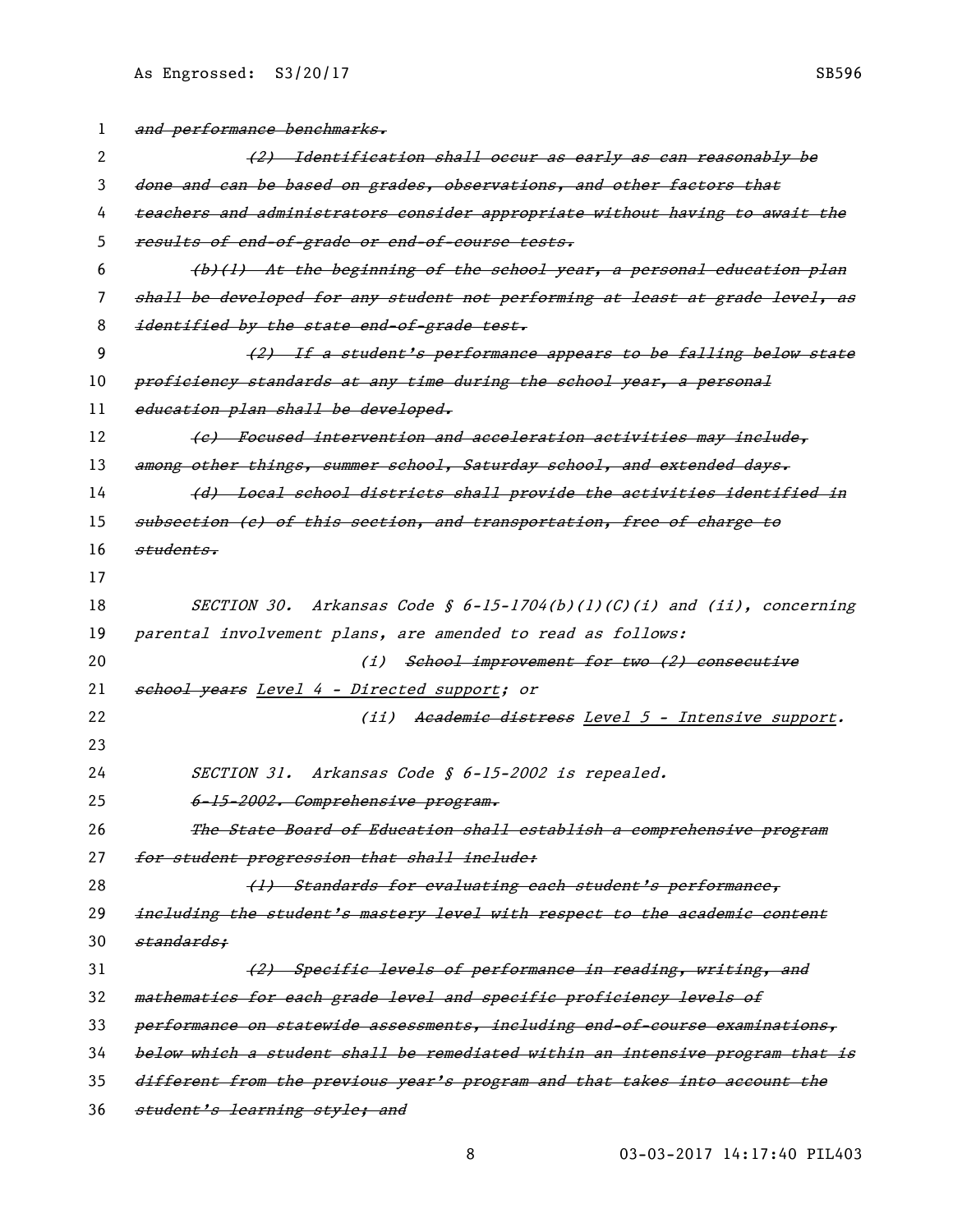| $\mathbf{1}$ | (3) Appropriate alternative education intervention programs as                      |
|--------------|-------------------------------------------------------------------------------------|
| 2            | developed by the local school district in compliance with state and federal         |
| 3            | law and approved by the Department of Education for a student who has been          |
| 4            | retained two (2) consecutive years.                                                 |
| 5            |                                                                                     |
| 6            | SECTION 32. Arkansas Code § $6-15-2004(a)(2)$ , concerning reading                  |
| 7            | deficiency and parental notification, are amended to read as follows:               |
| 8            | (2)(A) Any student who exhibits a substantial deficiency in                         |
| 9            | reading, based upon statewide assessments conducted in grades kindergarten          |
| 10           | through two $(K-2)$ , or through teacher observations, shall be given intensive     |
| 11           | reading instruction utilizing a reading program approved by the State Board         |
| 12           | of Edueation based on the science of reading as soon as practicable following       |
| 13           | the identification of the reading deficiency.                                       |
| 14           | The student's reading proficiency shall be reassessed<br>(B)                        |
| 15           | by utilizing assessments within the state board-approved reading program.           |
| 16           | The student shall continue to be provided with<br>$\left(\textcolor{red}{G}\right)$ |
| 17           | intensive reading instruction until the reading deficiency is corrected.            |
| 18           |                                                                                     |
| 19           | SECTION 33. Arkansas Code § $6-15-2006(b)$ and (c), concerning the                  |
| 20           | student progression annual report, are amended to read as follows:                  |
| 21           | $(b)(1)$ A school district board of directors shall publish annually $\pm n$        |
| 22           | the local newspaper the school performance report required by \$ 6-15-1402 and      |
| 23           | report in writing to the State Board of Education § 6-15-2101 on its website,       |
| 24           | with the option of also publishing it in the local newspaper, by October 15         |
| 25           | of each year, and the following information on the prior school year or the         |
| 26           | latest information available:                                                       |
| 27           | (1)(A) By grade level, economic status, and ethnicity, the                          |
| 28           | number and percentage of all students in kindergarten through grade twelve          |
| 29           | (K-12) performing at each category level on the state mandated examinations         |
| 30           | statewide student assessment, the percentile rankings by school and grade           |
| 31           | level on any other assessments as required by the state board State Board of        |
| 32           | Education, the number of students taking advanced placement courses or              |
| 33           | courses offered under the International Baccalaureate Diploma Programme, the        |
| 34           | number taking the advanced placement exams, and the percent of students             |
| 35           | making a 3, 4, or 5 on advanced placement exams;                                    |
| 36           | (2)(B) By grade level, the number and percentage of all                             |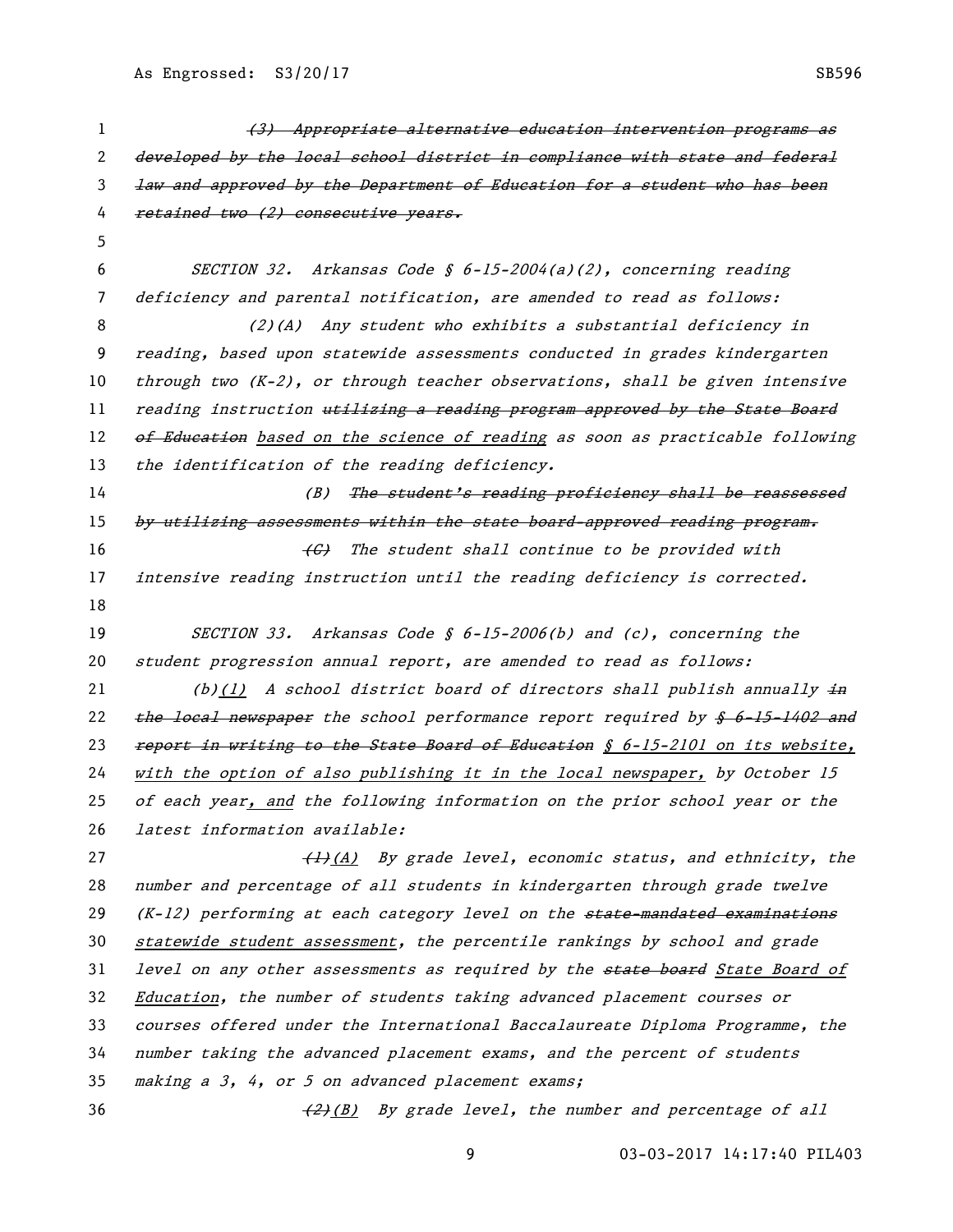| 1  | students retained in grades one through eight (1-8);                                 |
|----|--------------------------------------------------------------------------------------|
| 2  | (3)(C) The graduation rate, grade inflation rate, drop-out                           |
| 3  | rate for grades nine through twelve $(9-12)$ , and college remediation rate;         |
| 4  | $(4)$ (D) The number of students transferring pursuant to the                        |
| 5. | unsafe school provision of $$6-15-432 \t S 6-18-320$ ; and                           |
| 6  | $\left( \frac{f}{f} \right)$ (E) The number of students transferring pursuant to the |
| 7  | Arkansas Opportunity Public School Choice Act of 2004, § 6-18-227.                   |
| 8  | (2) The school performance report shall be easily identifiable on                    |
| 9  | the website.                                                                         |
| 10 | (c) $\Delta$ printed copy of the school performance report under $\delta$ 6-15-2101  |
| 11 | shall be made available upon request.                                                |
| 12 | This section shall apply to the extent that it is not in violation<br>(d)            |
| 13 | of applicable state or federal law.                                                  |
| 14 |                                                                                      |
| 15 | SECTION 34. Arkansas Code § 6-15-2009 is repealed.                                   |
| 16 | 6-15-2009. Public school assessments and remediation.                                |
| 17 | (a)(l) Each student shall participate in the statewide program of                    |
| 18 | educational assessment required in §§ 6-15-419, 6-15-433, and this section           |
| 19 | and by the State Board of Education.                                                 |
| 20 | (2) Each student in grades three through eight (3-8) shall                           |
| 21 | participate in assessments required in §§ 6-15-419, 6-15-433, and this               |
| 22 | section and by the state board.                                                      |
| 23 | (3) Students in appropriate grades shall participate in the end-                     |
| 24 | of-course assessments and college and career readiness measurements required         |
| 25 | by §§ 6-15-419 and 6-15-433 as established by the state board and this               |
| 26 | section.                                                                             |
| 27 | (4)(A) The State Board of Education shall determine the                              |
| 28 | requisite scale score of student performance on each assessment or                   |
| 29 | measurement required in subdivisions (a)(1) (3) of this section.                     |
| 30 | (B) The State Board of Education shall make its                                      |
| 31 | determination of the requisite scale score of student performance on college         |
| 32 | and career readiness measurements used for college placement in conjunction          |
| 33 | with the Arkansas Higher Education Coordinating Board.                               |
| 34 | (b)(1) A student identified as not meeting the satisfactory pass                     |
| 35 | levels in the immediate previously administered state-mandated assessment            |
| 36 | shall participate in the remediation activities as required in the student's         |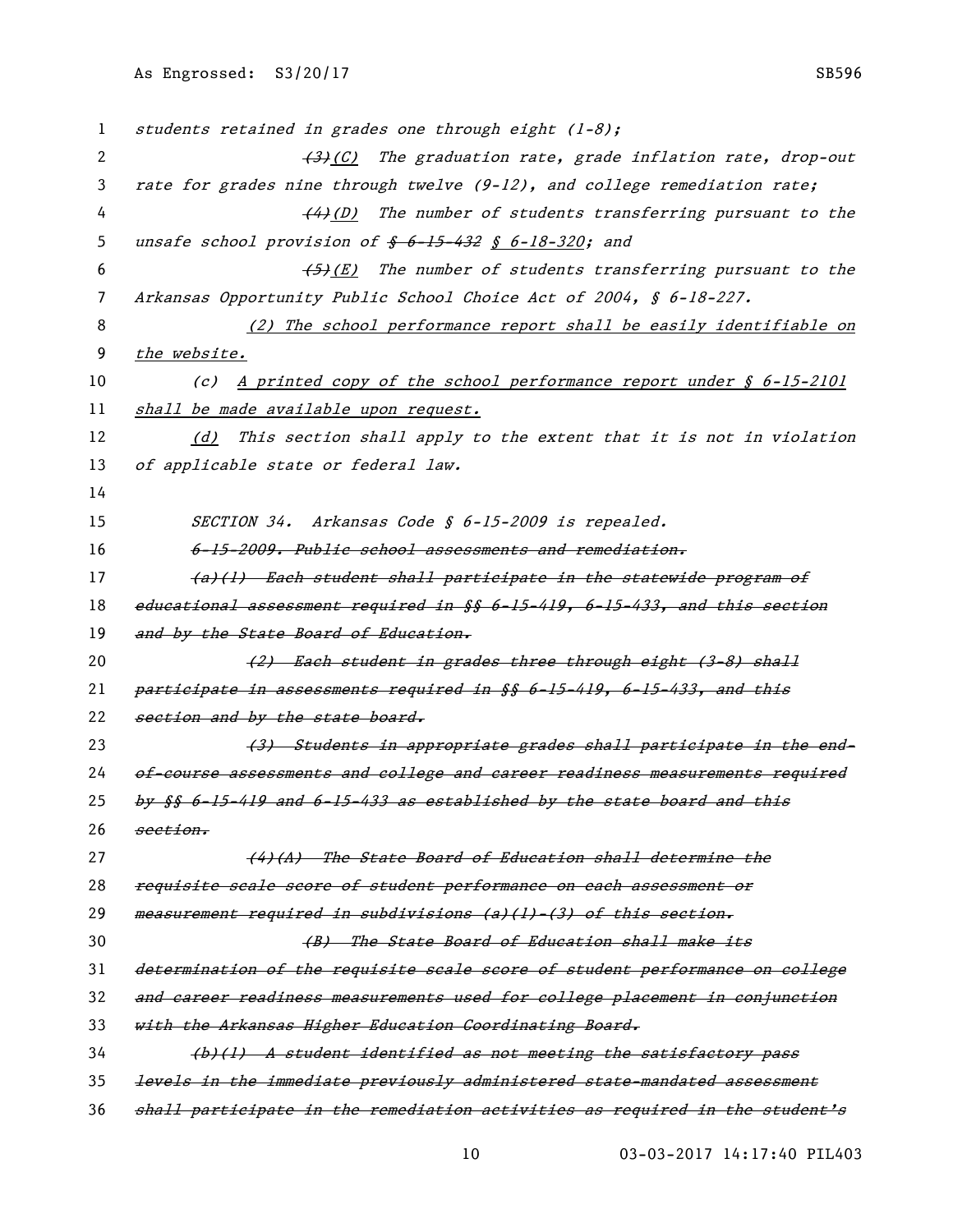| 1  | academic improvement plan beginning in the school year the assessment results |
|----|-------------------------------------------------------------------------------|
| 2  | are reported.                                                                 |
| 3  | (2) The Department of Education may determine that an                         |
| 4  | individualized education program for a student with disabilities identified   |
| 5  | under the Individuals with Disabilities Education Act, 20 U.S.C. § 1400 et    |
| 6  | seg., meets the requirements of an academic improvement plan under this       |
| 7  | section if the individualized education program addresses one (1) or more     |
| 8  | academic areas in which the student is not proficient on state-mandated       |
| 9  | assessments.                                                                  |
| 10 | (3)(A) The public school district where the student is enrolled               |
| 11 | shall notify the student's parent, guardian, or caregiver of the parent's     |
| 12 | role and responsibilities as well as the consequences for the student's       |
| 13 | failure to participate in the plan.                                           |
| 14 | (B) This notice may be provided via student handbooks                         |
| 15 | issued to students.                                                           |
| 16 | (4) A student in grades three through eight (3-8) identified as               |
| 17 | not passing a state-mandated assessment and who fails to participate in the   |
| 18 | subsequent academic improvement plan shall be retained and shall not be       |
| 19 | promoted to the next appropriate grade until:                                 |
| 20 | (A) The student is deemed to have participated in an                          |
| 21 | academic improvement plan; or                                                 |
| 22 | (B) The student passes the state-mandated assessment for                      |
| 23 | the current grade level in which the student is retained.                     |
| 24 | (e)(1) A student required to take an end-of-course assessment who is          |
| 25 | identified as not meeting the requisite scale score for the end-of-course     |
| 26 | assessment shall participate in the remediation activities as required in the |
| 27 | student's academic improvement plan in the school year that the assessment    |
| 28 | results are reported in order to receive academic credit on his or her        |
| 29 | transeript for the course related to the end-of-course assessment.            |
| 30 | (2) The academic improvement plan shall include remediation                   |
| 31 | activities focused on those areas in which a student failed to meet the       |
| 32 | requisite scale score of an end-of-course assessment.                         |
| 33 | (3) A student who is identified as not meeting the requisite                  |
| 34 | seale seore for an end-of-course assessment shall not receive academic credit |
| 35 | on his or her transeript for the course related to the end-of-course          |
| 36 | assessment until the student is identified as having participated in          |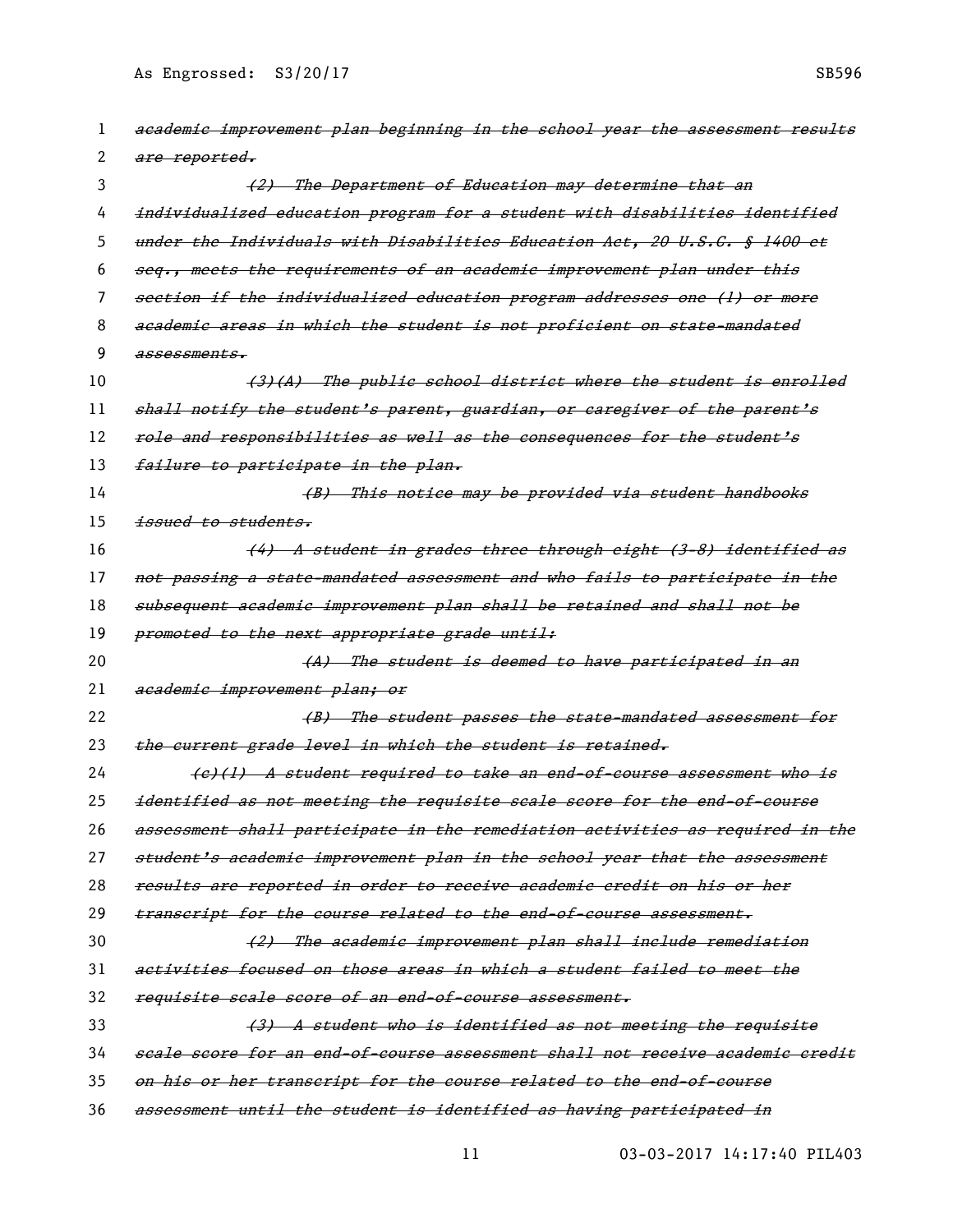| 1  | remediation through an academic improvement plan.                             |
|----|-------------------------------------------------------------------------------|
| 2  | (d)(l) The state board may require remediation activities and an              |
| 3  | academic improvement plan for a student in grades in which a state-mandated   |
| 4  | assessment is required.                                                       |
| 5  | (2) The state board may require that the academic improvement                 |
| 6  | plan include one (1) or more opportunities for a student to retake the        |
| 7  | measurements                                                                  |
| 8  | (3) For the purpose of a college and career readiness                         |
| 9  | measurement, remediation shall not require that a student pass a subsequent   |
| 10 | college and career readiness measurement in order to graduate from an         |
| 11 | Arkansas high school.                                                         |
| 12 | (e)(1) The end-of-course assessment program shall be maintained in            |
| 13 | such a manner as to meet the requirements of state and federal law, including |
| 14 | the full range of students with disabilities.                                 |
| 15 | (2)(A) The superintendent of each public school district shall                |
| 16 | be responsible for the proper administration of this section and the rules    |
| 17 | promulgated by the state board to implement the requirements of this section. |
| 18 | (B) To the extent that a public school district is                            |
| 19 | determined to have knowingly failed to administer these provisions of law or  |
| 20 | rules, the superintendent's license shall be subject to probation,            |
| 21 | suspension, or revocation under § 6-17-410.                                   |
| 22 | (3) Each year the department shall make public item and task                  |
| 23 | prototypes for the English language arts and mathematics assessments required |
| 24 | by this section or a selection of actual items and tasks from the most recent |
| 25 | assessments.                                                                  |
| 26 | (4)(A) The state board shall promulgate rules to establish cut                |
| 27 | scores, remediation programs required in this section, and other components   |
| 28 | of the state assessment program necessary to administer the provisions of     |
| 29 | <del>this section.</del>                                                      |
| 30 | (B) Remedial activities and instruction provided during                       |
| 31 | high school shall not be in lieu of English language arts, mathematics,       |
| 32 | science, history, or other core courses required for graduation.              |
| 33 | (5) Each school year, the department shall establish and publish              |
| 34 | by commissioner's memo an assessment eyele for state-required assessments     |
| 35 | that a public school district shall follow unless the public school district  |
| 36 | has obtained a written waiver from the department.                            |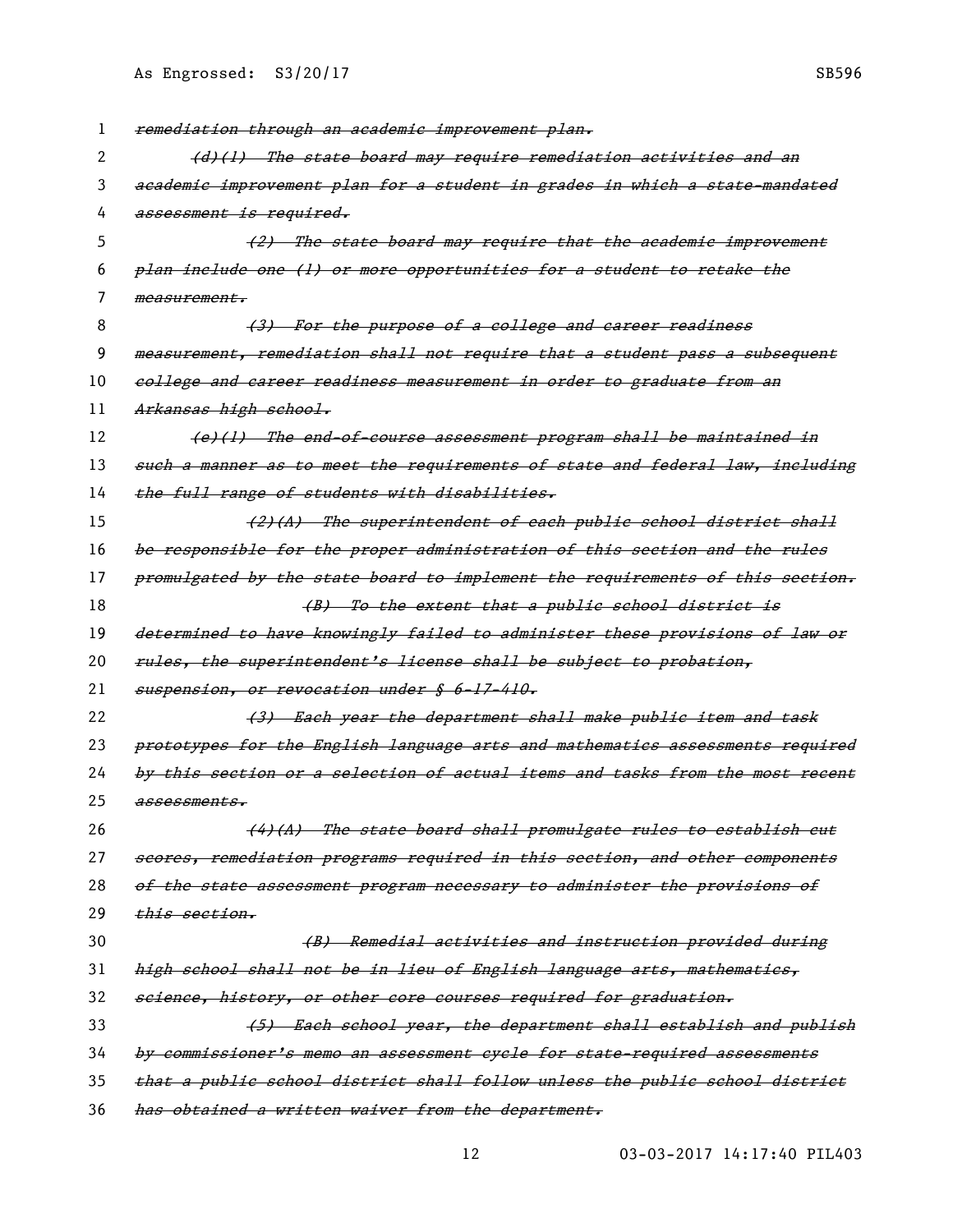| 1  | (6)(A) The department shall develop the form of end of course                 |
|----|-------------------------------------------------------------------------------|
| 2  | assessments and subsequent end-of-course assessments with the documents,      |
| 3  | manuals, forms, and protocols necessary for the proper administration,        |
| 4  | completion, submission, and scoring of the assessment.                        |
| 5  | (B) The assessment shall be composed of sections that may                     |
| 6  | include both multiple choice and open-response test items.                    |
| 7  | (7) For the 2009-2010 school year and each school year                        |
| 8  | thereafter, the department shall take steps to ensure that the end-of-course  |
| 9  | assessments are aligned with state standards and that professional            |
| 10 | development training is available to teachers of courses for which an end-of- |
| 11 | <del>course assessment is required.</del>                                     |
| 12 | (8) In administering the assessments under this section, the                  |
| 13 | publie school district shall provide state-approved accommodations for        |
| 14 | students with state-recognized disabilities and for English language learners |
| 15 | as allowed by law and state board rules.                                      |
| 16 |                                                                               |
| 17 | SECTION 35. Arkansas Code § $6-15-2101(a)(2)$ , concerning school rating      |
| 18 | system annual reports, is amended to read as follows:                         |
| 19 | The department shall prescribe the design and content of<br>(2)               |
| 20 | these reports that shall include without limitation descriptions of           |
| 21 | achievement of all schools participating in any assessment program and all of |
| 22 | their major student populations as determined by the department, provided     |
| 23 | that the provisions of $$6-15-415$ $$6-15-2909$ pertaining to student records |
| 24 | apply to this section.                                                        |
| 25 |                                                                               |
| 26 | SECTION 36. Arkansas Code § $6-15-2101(b)$ , concerning school rating         |
| 27 | system annual reports, is amended to read as follows:                         |
| 28 | $(b)(1)$ The department shall provide information regarding performance       |
| 29 | of students and educational programs as required under $$6-15-433$ $$6-15-$   |
| 30 | 2907 and 6-15-2301 and implement a system of school reports as required by    |
| 31 | statute and State Board of Education rule.                                    |
| 32 | Annual school performance reports shall be in an easy-to-<br>(2)              |
| 33 | read format and shall include both the school improvement and performance     |
| 34 | level designations.                                                           |
| 35 |                                                                               |
| 36 | SECTION 37. Arkansas Code § $6-15-2101(c)$ , concerning school rating         |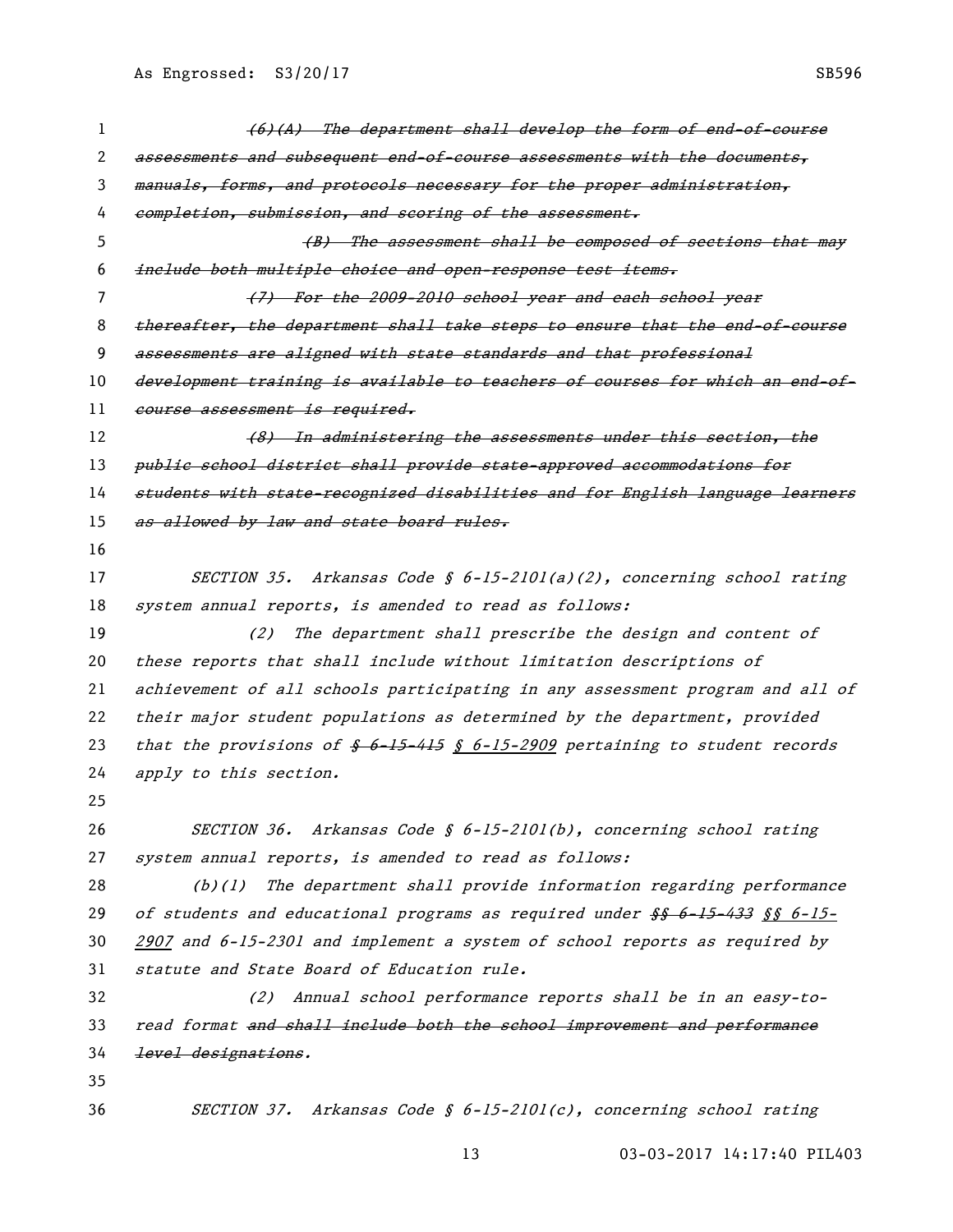| 1  | system annual reports, is repealed.                                            |
|----|--------------------------------------------------------------------------------|
| 2  | (e) The annual report shall designate one (1) school performance               |
| 3  | eategory level for each school based on:                                       |
| 4  | (1) Student academic performance on state-mandated assessments                 |
| 5  | as required by law or by rule of the state board;                              |
| 6  | (2) Student growth based on state-mandated assessments as                      |
| 7  | required by law or by rule of the state board; and                             |
| 8  | (3) For a secondary school, the school's graduation rate.                      |
| 9  |                                                                                |
| 10 | SECTION 38. Arkansas Code § $6$ -15-2101(d)(1) and (2), concerning school      |
| 11 | rating system annual reports, are amended to read as follows:                  |
| 12 | Student performance on state-mandated statewide student<br>(1)                 |
| 13 | assessments as required by law or rule of the state board;                     |
| 14 | (2) Student academic growth based on state-mandated statewide                  |
| 15 | student assessments as required by law or rule of the state board;             |
| 16 |                                                                                |
| 17 | SECTION 39. Arkansas Code § $6-15-2106(b)(1)$ , concerning school rating       |
| 18 | system rules, is amended to read as follows:                                   |
| 19 | The <del>Common Core State Standards</del> Arkansas academic standards;<br>(1) |
| 20 |                                                                                |
| 21 | SECTION 40. Arkansas Code § $6-15-2106(b)(3)$ , concerning school rating       |
| 22 | system rules, is amended to read as follows:                                   |
| 23 | (3) Rules adopted under the requirements of a law enacted by the               |
| 24 | United States Congress for general education, including without limitation     |
| 25 | the Elementary and Secondary Education Act of 1965, Pub. L. No. 89-10, as      |
| 26 | reauthorized by the No Child Left Behind Act of 2001, 20 U.S.C. § 6301 et      |
| 27 | seq. Every Student Succeeds Act of 2015, Pub. L. No. 114-95, or any            |
| 28 | supplementary federal regulations, directives, or decisions of the United      |
| 29 | States Department of Education pertaining to that legislation.                 |
| 30 |                                                                                |
| 31 | SECTION 41. Arkansas Code § $6-21-2106(c)$ and (d), concerning school          |
| 32 | rating system rules, are repealed.                                             |
| 33 | (e) The state board may adopt by rule, criteria that permit the                |
| 34 | following entities to be exempt from the identification and classification of  |
| 35 | academic distress:                                                             |
| 36 | (1) A public school that is designated solely as an alternative                |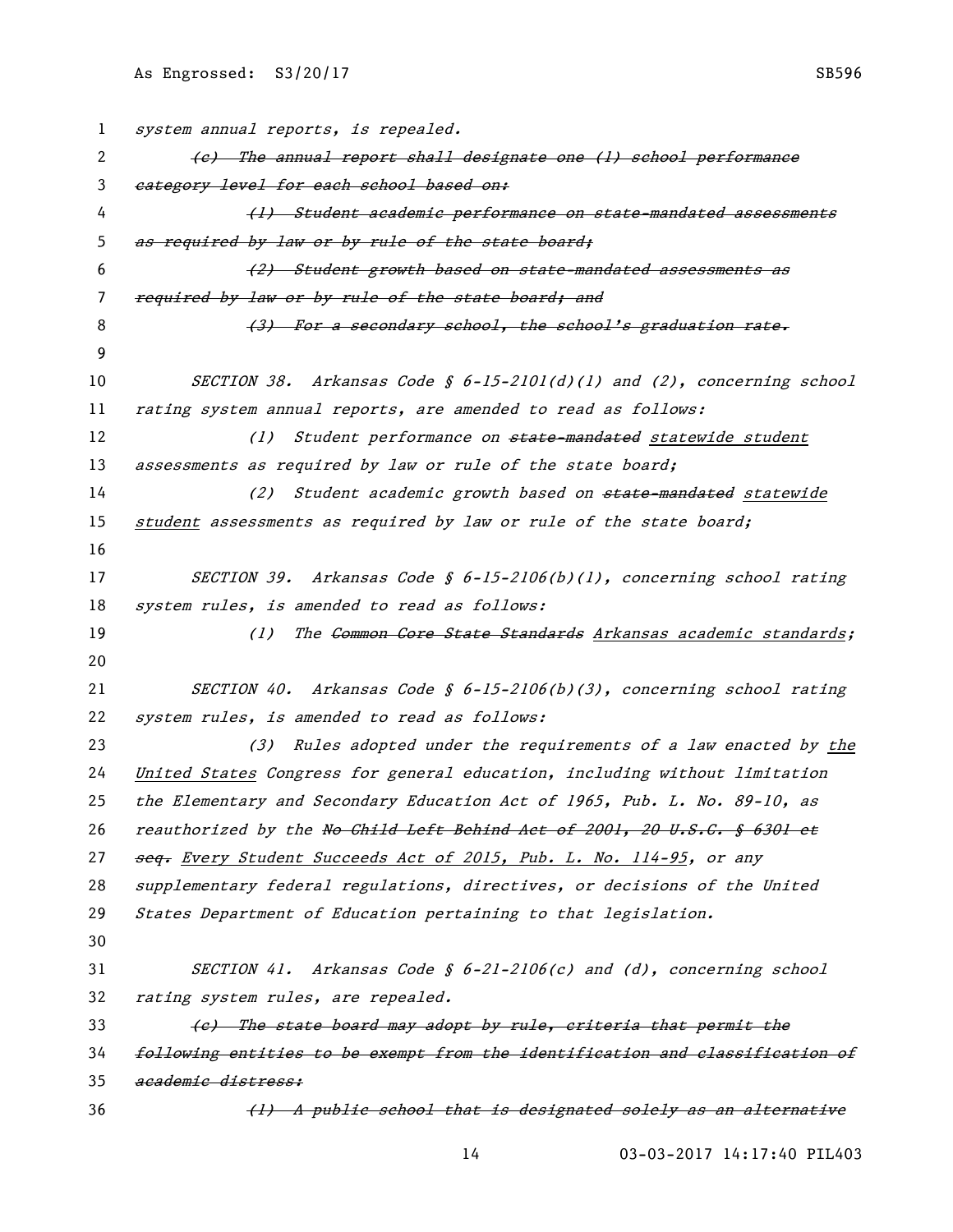| 1  | learning environment;                                                         |
|----|-------------------------------------------------------------------------------|
| 2  | (2) An open-enrollment public charter school whose mission and                |
| 3  | enrollment are primarily focused on students who have dropped out of high     |
| 4  | school or are identified as at risk of dropping out of school;                |
| 5  | (3) A conversion public charter school whose mission and                      |
| 6  | enrollment are primarily focused on students who have dropped out of high     |
| 7  | school or are identified as at risk of dropping out of school;                |
| 8  | (4) The Arkansas School for the Blind; and                                    |
| 9  | (5) The Arkansas School for the Deaf.                                         |
| 10 | (d) The criteria adopted by the state board under subsection (e) of           |
| 11 | this section shall include the method to measure student academic performance |
| 12 | for a student who attends an entity identified under subsection (e) of this   |
| 13 | section to meet the requirements of state or federal law or regulation.       |
| 14 |                                                                               |
| 15 | SECTION 42. Arkansas Code § 6-15-2201 is repealed.                            |
| 16 | 6-15-2201. Implementation of state system of school improvement and           |
| 17 | education accountability.                                                     |
| 18 | (a) The Department of Education is responsible for implementing and           |
| 19 | maintaining a system of intensive school improvement and education            |
| 20 | accountability that shall include policies and programs to implement the      |
| 21 | following:                                                                    |
| 22 | (1)(A) A system of data collection and analysis that will                     |
| 23 | improve information about the educational success of individual students and  |
| 24 | schools.                                                                      |
| 25 | (B) The information and analyses shall be capable of                          |
| 26 | identifying educational programs or activities in need of improvement, and    |
| 27 | reports prepared pursuant to this section shall be distributed to the         |
| 28 | appropriate school district boards of directors prior to distribution to the  |
| 29 | general public.                                                               |
| 30 | (C) No disclosure shall be made that is in violation of                       |
| 31 | applicable federal or state law;                                              |
| 32 | (2) A program of school improvement that will analyze                         |
| 33 | information to identify schools' educational programs or educational          |
| 34 | activities in need of improvement;                                            |
| 35 | (3) A method of delivering services to assist school districts                |
| 36 | and schools to improve; and                                                   |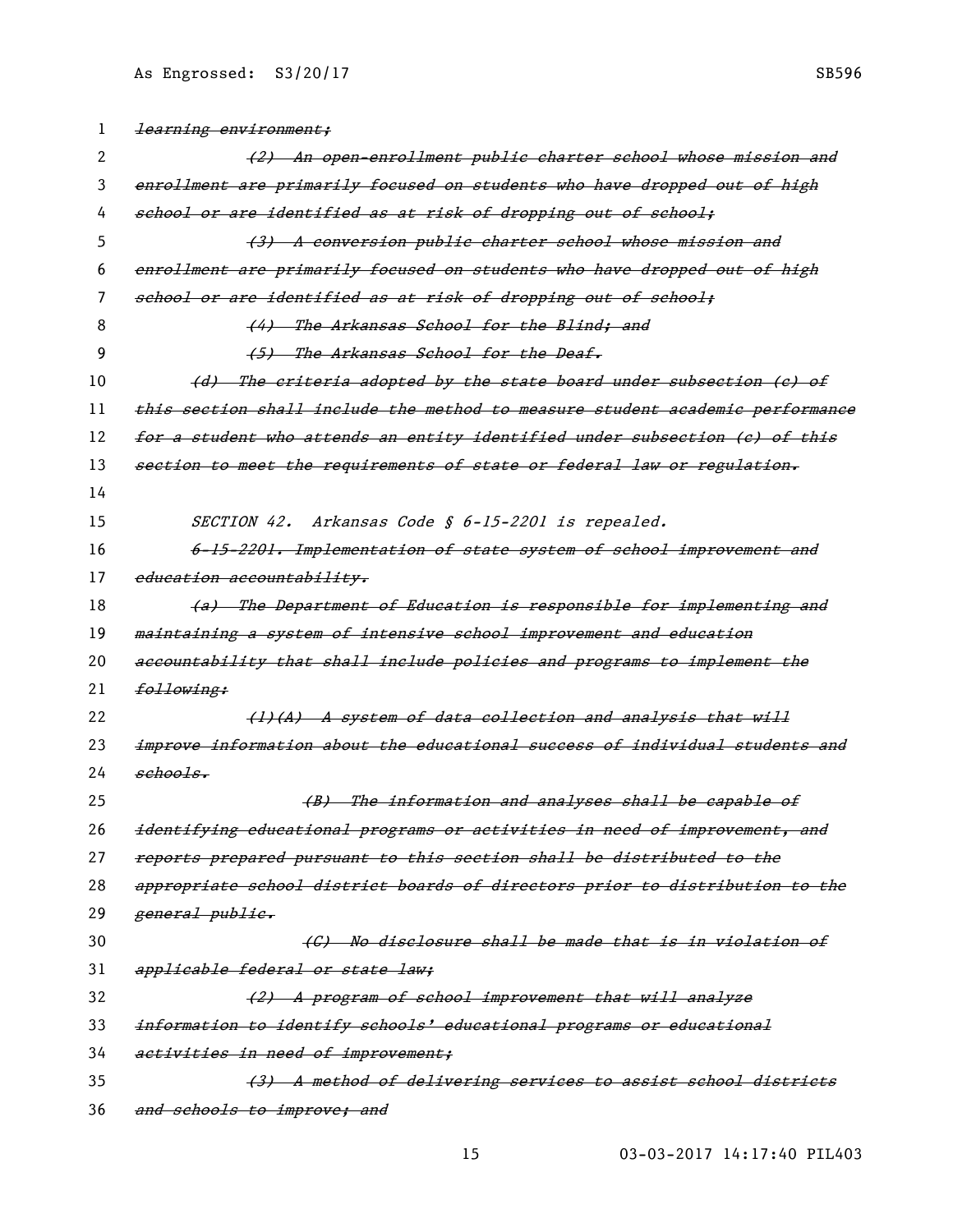| 1  | (4) A method of coordinating the state educational goals and                  |
|----|-------------------------------------------------------------------------------|
| 2  | school improvement plans with any other state program that creates incentives |
| 3  | for school improvement.                                                       |
| 4  | $(b)$ (1) The department shall be responsible for the implementation and      |
| 5  | maintenance of the system of school improvement and education accountability  |
| 6  | outlined in this section.                                                     |
| 7  | (2) There shall be an annual determination of whether each                    |
| 8  | school is progressing toward implementing and maintaining a system of school  |
| 9  | improvement.                                                                  |
| 10 | (e)(1) If progress is not being made, the local school district shall         |
| 11 | prepare and implement a revised school improvement plan.                      |
| 12 | (2) The department shall monitor the development and                          |
| 13 | implementation of the revised school improvement plan.                        |
| 14 | (d)(l)(A) The department shall implement a training program to develop        |
| 15 | among state and school district educators a cadre of facilitators of school   |
| 16 | improvement.                                                                  |
| 17 | (B) These facilitators shall assist schools and school                        |
| 18 | districts to conduct needs assessments and develop and implement school       |
| 19 | improvement plans to meet state goals.                                        |
| 20 | (2)(A)(i) Upon request, the department shall provide technical                |
| 21 | assistance and training to any school, school district, or school district    |
| 22 | board of directors for conducting needs assessments, developing and           |
| 23 | implementing school improvement plans, developing and implementing assistance |
| 24 | and intervention plans, or implementing other components of school            |
| 25 | improvement and accountability.                                               |
| 26 | (ii) Priority for these services shall be given to                            |
| 27 | schools designated as school districts in academic distress or schools in     |
| 28 | need of school improvement under state or federal law.                        |
| 29 | (B)(i) No less than semiannually, the department shall                        |
| 30 | provide a report to the House Committee on Education and the Senate Committee |
| 31 | on Education setting forth the school districts requesting assistance, the    |
| 32 | state of each request, and the dates and actions taken.                       |
| 33 | (ii) The department shall further report the results                          |
|    |                                                                               |
| 34 | of the actions taken or assistance provided.                                  |
| 35 | (e) As a part of the system of educational accountability, the                |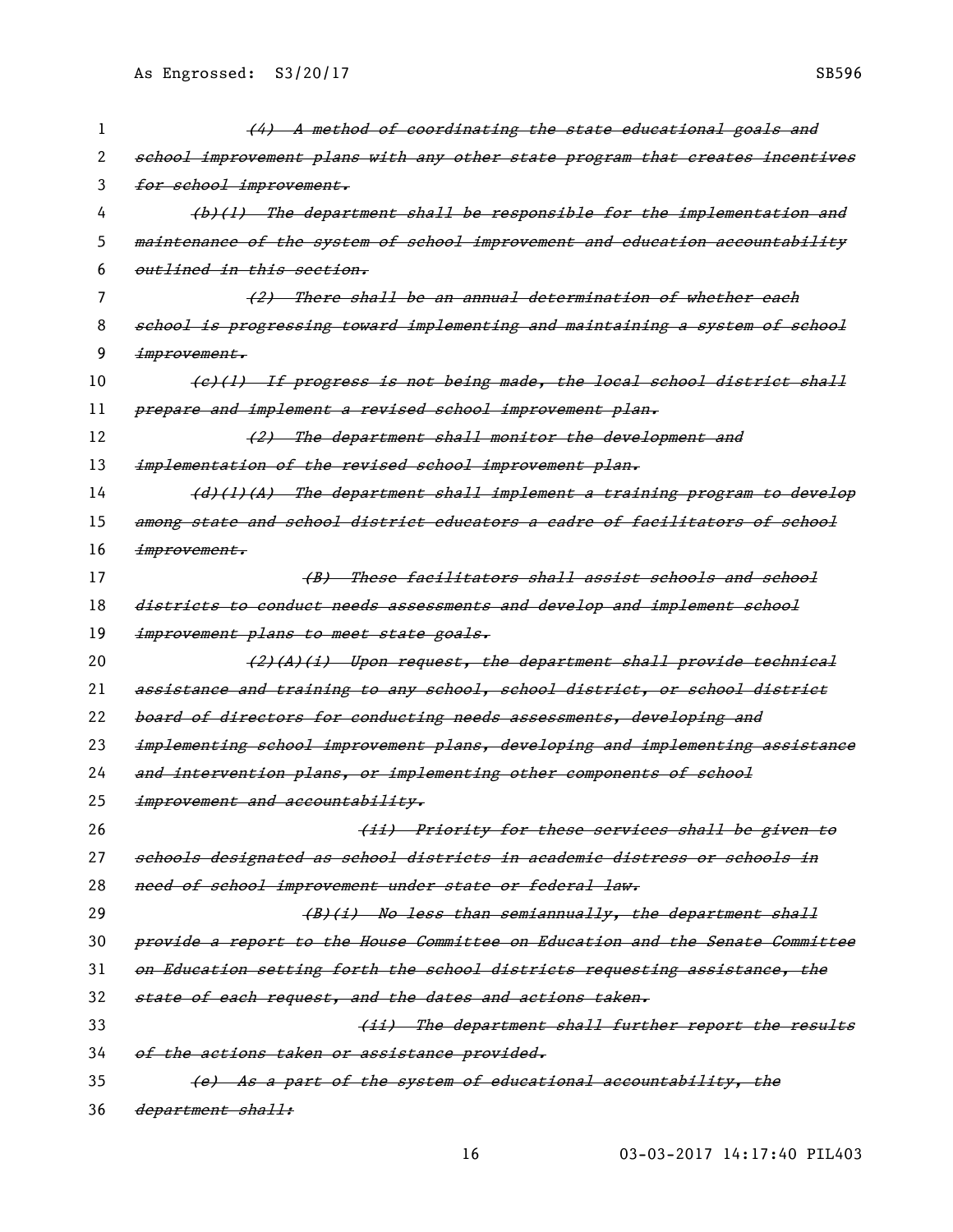| 1  | (1) Develop minimum performance standards for various grades and              |
|----|-------------------------------------------------------------------------------|
| 2  | subject areas, as required in §§ 6-15-404 and 6-15-433;                       |
| 3  | (2) Administer the statewide assessment testing program created               |
| 4  | $by \frac{6}{5}$ 6-15-433;                                                    |
| 5  | (3) Conduct or contract with a provider to conduct the program                |
| 6  | assessments required by § 6-15-403;                                           |
| 7  | (4) Conduct or contract with any provider for implementation for              |
| 8  | any part or portion of this act; and                                          |
| 9  | (5) Perform any other functions that may be involved in                       |
| 10 | educational planning, research, and evaluation or that may be required by the |
| 11 | State Board of Education rules and regulations or federal or state law.       |
| 12 |                                                                               |
| 13 | SECTION 43. Arkansas Code § 6-15-2202(a)(1), concerning access to             |
| 14 | school improvement plans, is amended to read as follows:                      |
| 15 | Improve student achievement and close achievement gaps among<br>(1)           |
| 16 | student subgroups by providing public access to comprehensive school school-  |
| 17 | level improvement plans;                                                      |
| 18 |                                                                               |
| 19 | SECTION 44. Arkansas Code § 6-15-2202(b)(1), concerning access to             |
| 20 | school improvement plans, is repealed.                                        |
| 21 | (1)(A) The comprehensive school improvement plan developed under              |
| 22 | the Arkansas Comprehensive Testing, Assessment, and Accountability Program    |
| 23 | Act, § 6-15-401 et seq., for each public school in the public school          |
| 24 | <del>district.</del>                                                          |
| 25 | $(B)$ [Repealed.]                                                             |
| 26 |                                                                               |
| 27 | SECTION 45. Arkansas Code § $6-15-2202(b)(3)-(5)$ , concerning access to      |
| 28 | school improvement plans, is amended to read as follows:                      |
| 29 | (3) A parent-friendly explanation of:                                         |
| 30 | (A)<br>The school improvement status of level of support                      |
| 31 | being provided to the public school district;                                 |
| 32 | The school improvement status of each public school in<br>(B)                 |
| 33 | the public school district, ineluding the identification of any supplemental  |
| 34 | educational services available to each public school; and                     |
| 35 | Why the public school district or any of its publie<br>(C)                    |
| 36 | schools are under academic distress, school improvement is receiving Level 5  |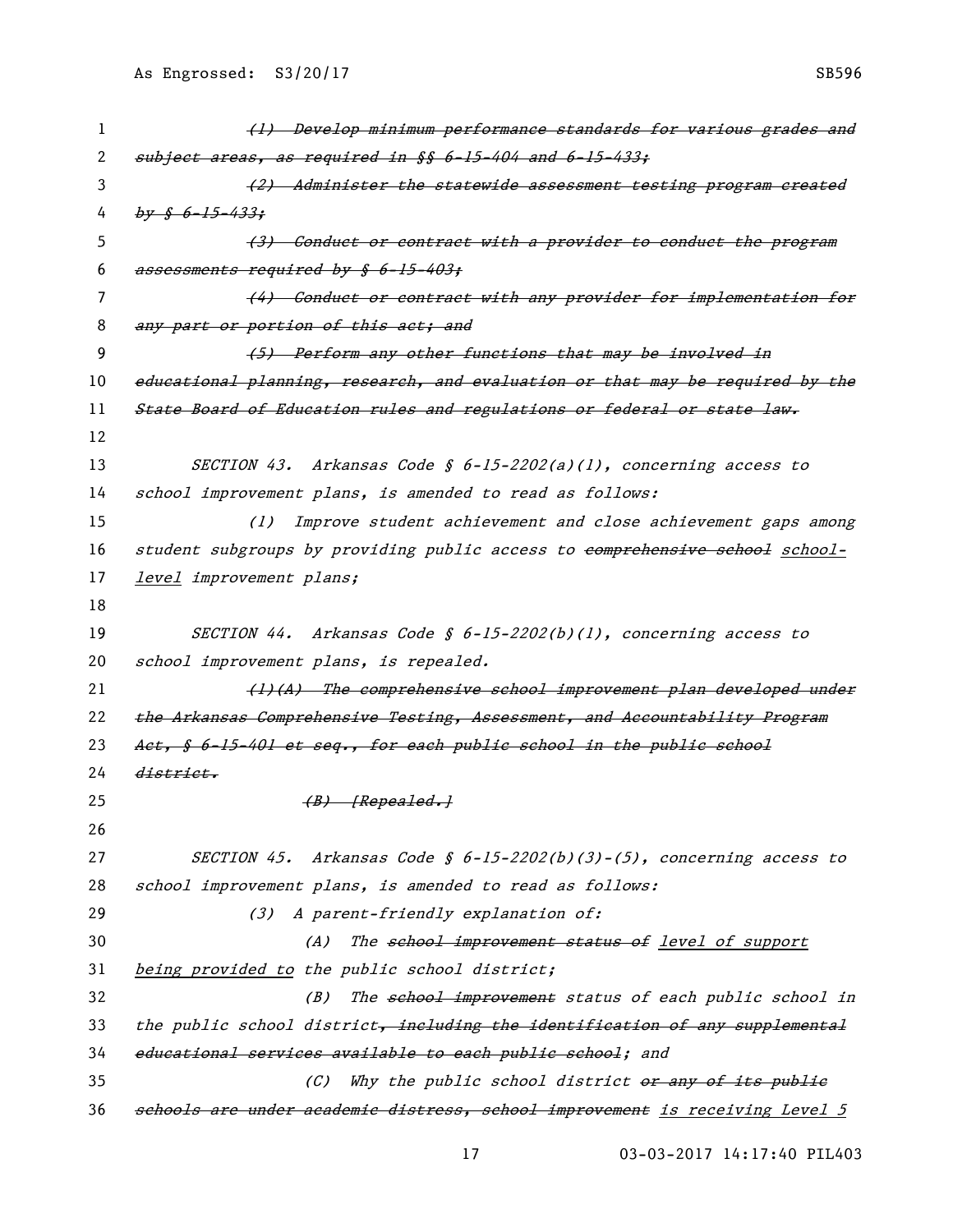| 1  | - Intensive support, a school is identified as targeted or comprehensive, or            |
|----|-----------------------------------------------------------------------------------------|
| 2  | the public school district is in fiscal distress and what the public school             |
| 3  | district is doing to be removed from academic distress, school improvement              |
| 4  | Level 5 - Intensive support, to remove the school or schools within the                 |
| 5  | public school district from being identified as targeted or comprehensive, or           |
| 6  | to be removed from fiscal distress;                                                     |
| 7  | The public school district's parental involvement plan and<br>(4)                       |
| 8  | the parental involvement plan of all public schools in the public school                |
| 9  | district and informational packets required under § 6-15-1702 and under the             |
| 10 | No Child Left Behind Act of 2001, 20 U.S.C. § 6301 et seq.; and                         |
| 11 | Teacher qualifications for all public schools in the public<br>(5)                      |
| 12 | school district <del>under the No-Child Left Behind Act of 2001, 20 U.S.C. § 6301</del> |
| 13 | et seq.                                                                                 |
| 14 |                                                                                         |
| 15 | SECTION 46. Arkansas Code § $6-15-2202(c)(2)$ , concerning access to                    |
| 16 | school improvement plans, is amended to read as follows:                                |
| 17 | Assists a school with its comprehensive school school-level<br>(2)                      |
| 18 | improvement plan or school district support plan.                                       |
| 19 |                                                                                         |
| 20 | SECTION 47. Arkansas Code § $6-17-705(c)$ , concerning professional                     |
| 21 | development credit, is repealed.                                                        |
| 22 | (e) Licensed personnel may earn up to twelve (12) hours of                              |
| 23 | professional development credit required under subsection (a) of this section           |
| 24 | through online professional development credit approved by the Department of            |
| 25 | Education and related to the:                                                           |
| 26 | (1) School district's comprehensive school improvement plan; or                         |
| 27 | (2) Teacher's professional growth plan under the Teacher                                |
| 28 | Excellence and Support System, § 6-17-2801 et seq.                                      |
| 29 |                                                                                         |
| 30 | SECTION 48. Arkansas Code § $6-17-707(c)(1)-(3)$ , concerning the                       |
| 31 | Arkansas Online Professional Development Initiative, are amended to read as             |
| 32 | follows:                                                                                |
| 33 | (1) Are aligned to the required focus areas identified in the                           |
| 34 | State Board of Education rules governing professional development and the               |
| 35 | Arkansas Comprehensive Testing, Assessment, and Accountability Program                  |
| 36 | Arkansas Educational Support and Accountability Act, § 6-15-2901 et seq.;               |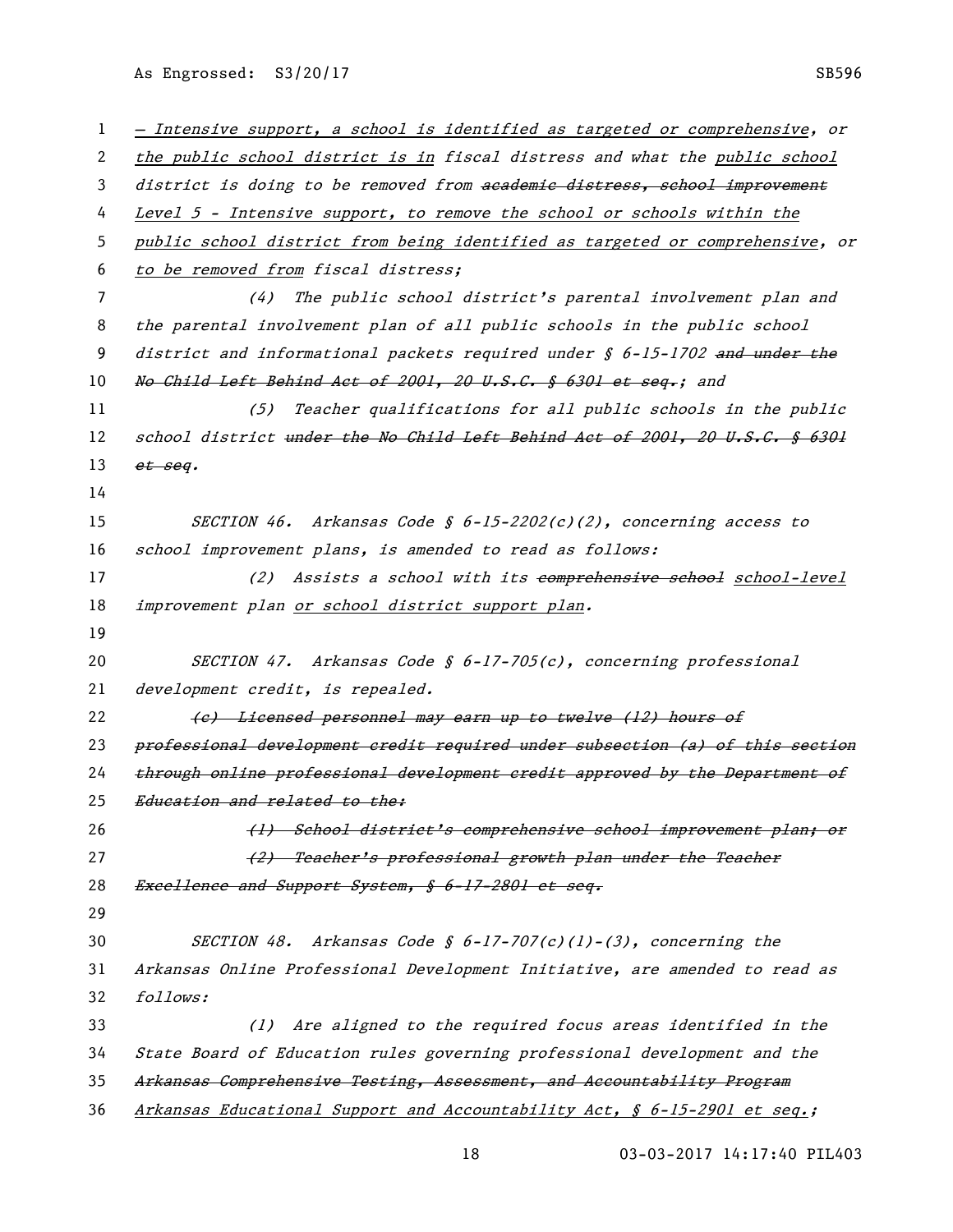1 (2) Are aligned with the clear, specific, and challenging 2 academic content areas as established by the Department of Education as 3 required under  $\frac{6}{5}$  6-15-404 § 6-15-2906; 4 (3) Are aligned with the state curriculum frameworks Arkansas 5 academic standards established by the department for each class level or 6 subject area included in the respective professional development programs; 7 8 SECTION 49. Arkansas Code § 6-17-707(h) and (i), concerning the 9 Arkansas Online Professional Development Initiative, are amended to read as 10 follows: 11 (h)(1) As part of a sehool improvement plan school district support 12 plan, the department may include guidelines for the professional development 13 programs to be delivered to the licensed personnel employed by a school in 14 school improvement status or a school district in school improvement status 15 or academic distress receiving Level 3 - Coordinated, Level 4 - Directed, or 16 Level  $5$  – Intensive support. 17 (2)(A) As part of the school improvement school district support 18 plan, the department may require the participation and completion of 19 professional development courses or programs by licensed personnel in the a 20 school or school district as appropriate for the licensed personnel's job 21 assignments and duties. 22 (B) Licensed personnel employed by any school in school 23 improvement or school district in school improvement or academic distress 24 shall participate in, complete, and pass the assessment for the professional 25 development requirements included in the school's or school district's school 26 <del>improvement plan.</del> 27 (*i)* The department shall further enhance its leadership role in 28 professional development for licensed personnel by: 29 (1) Developing technology-based professional development 30 programs and other enhanced professional development options for school 31 districts and licensed personnel; and 32 (2) Employing two (2) persons who have a high level of expertise 33 in professional development for the purpose of enhancing professional 34 development opportunities as set forth in this section. 35 36 SECTION 50. Arkansas Code § 6-18-901(b), concerning maintenance of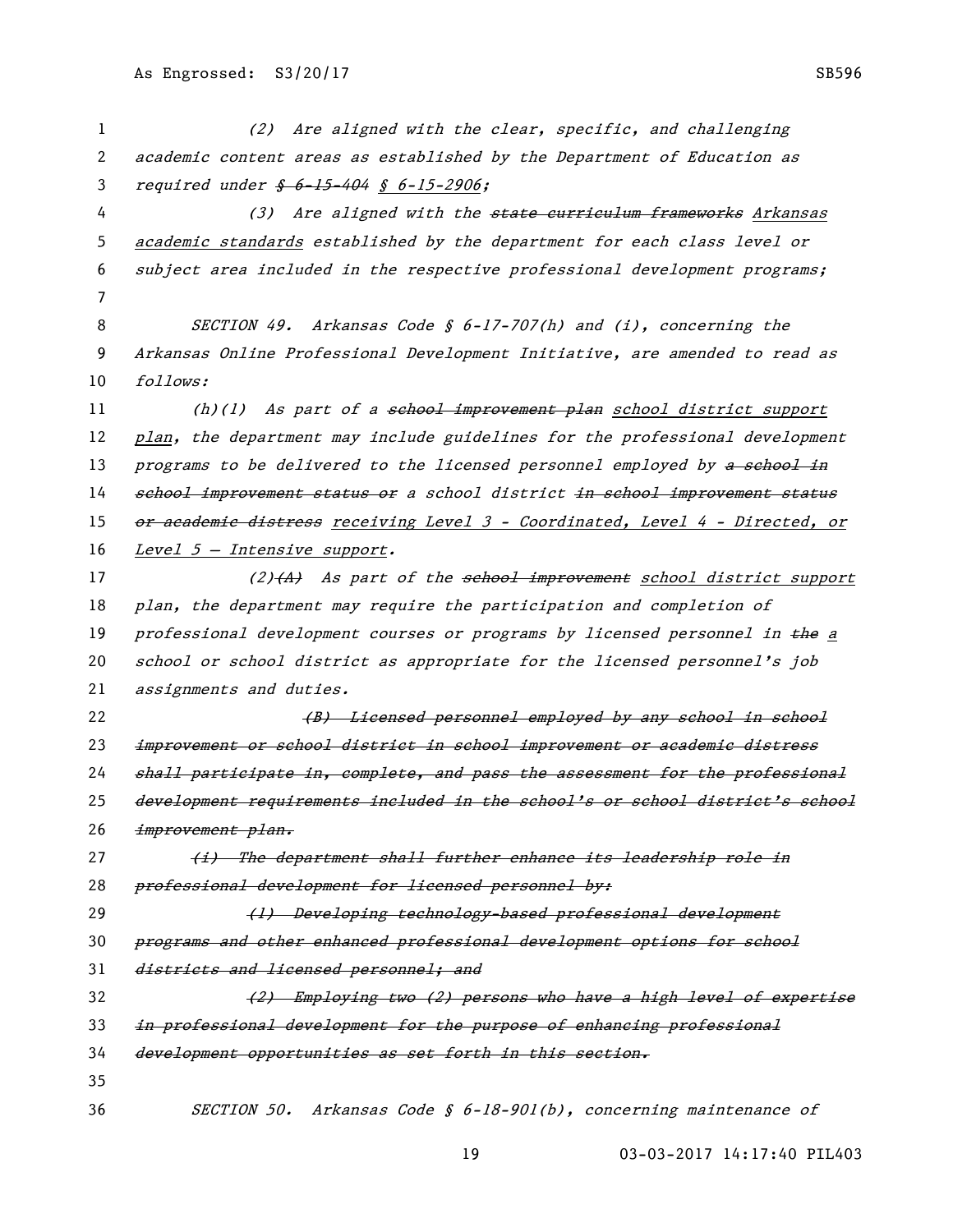permanent student records, is amended to read as follows: (b) The permanent student record shall include all information 3 concerning educational programming provided a student who fails to achieve mastery level performance on all administrations of the basic competency 5 tests including statewide student assessments required under the Arkansas Comprehensive Testing, Assessment, and Accountability Program Act, § 6-15-401 et seq Arkansas Educational Support and Accountability Act, § 6-15-2901 et 8 <u>seq</u>. 10 SECTION 51. Arkansas Code §  $6-20-2305(b)(4)(c)(iv)(a)$ , concerning public school funding, is amended to read as follows: (iv)(a) Upon review of the school district's 13 comprehensive school school-level improvement plan, if the Commissioner of Education determines that the school district has met the needs of students in the school district for whom the funding for additional educational categories this subsection is provided, has met the requirements of 17 subdivisions  $(b)(4)(C)(ii)$  and (iii) of this section, and has prudently managed its resources, the commissioner shall give written approval of the detailed planned flexible use of excess national school lunch student categorical funds provided to the school district. 23 SECTION 52. Arkansas Code § 6-20-2305(b)(4)(C)(ix)(b)(5)-(7), concerning public school funding, is amended to read as follows: (5) The school district shall include 26 with its comprehensive school school-level improvement plan a written detailed narrative or plan concerning how the school district will use its excess national school lunch categorical funds each school year and explaining in detail the amount of funds and percent of total funds to be used to supplement all classroom teacher salaries as allowed in this 31 subdivision  $(b)(4)(C)(ix);$ 

 (6) Upon review of the school district's comprehensive school school-level improvement plan, if the commissioner determines that the school district has met or is meeting the needs of students in the school district for which the funding for additional 36 educational categories under this subdivision  $(b)(4)(C)(ix)$  and has prudently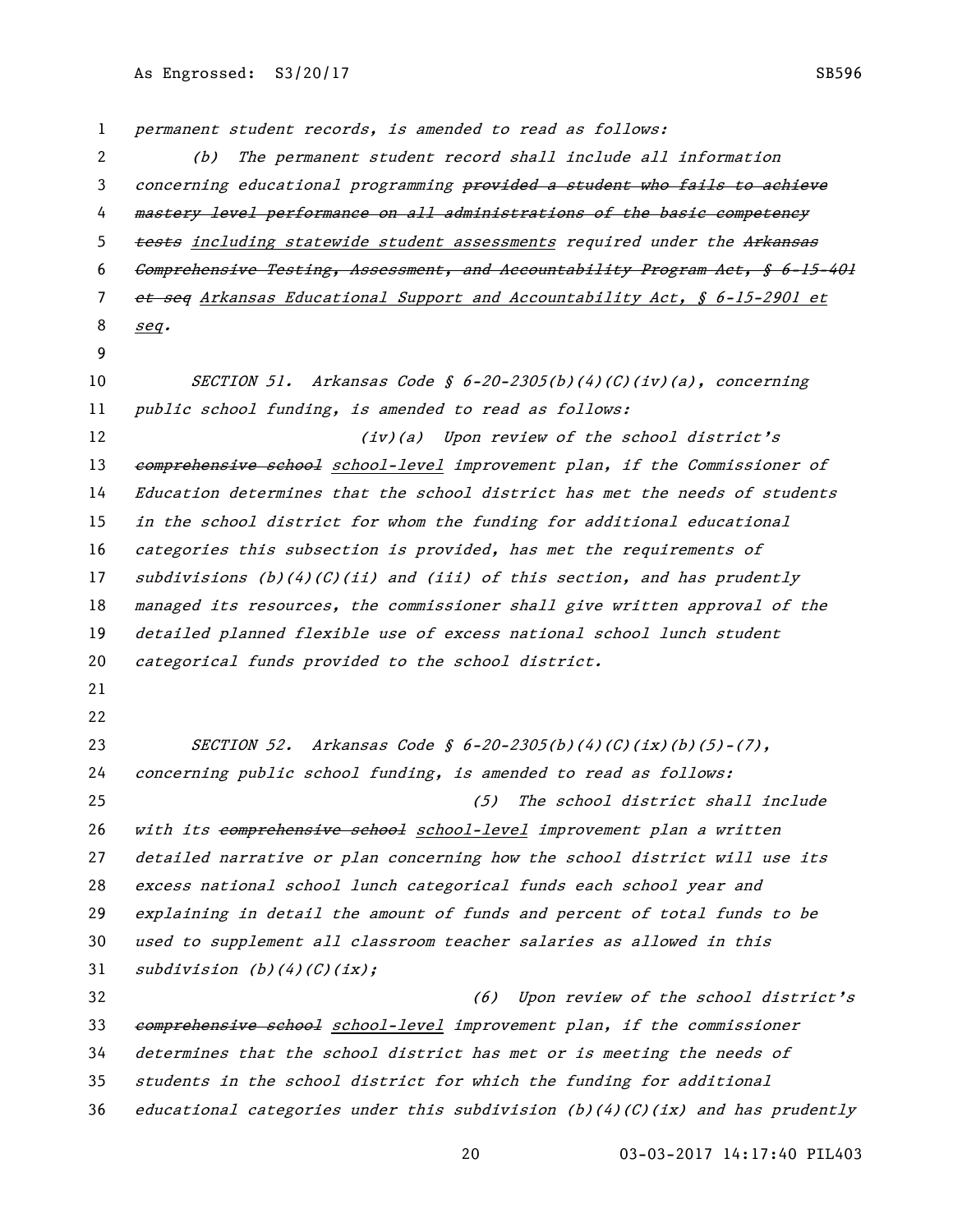managed its resources, the commissioner shall give written approval of the detailed planned flexible use of excess national school lunch student categorical funds provided to the school district; and (7) Upon review of the school district's 5 comprehensive school school-level improvement plan and other indicators, if the commissioner determines that a school district has not met the needs of students that may be served with national school lunch student categorical funds, the commissioner may require that any and all national school lunch categorical funds dedicated for use or application in the teacher salary fund 10 shall be removed from and not used to meet the classroom teacher salary obligation and redirected and applied to meet the needs of students in a school district. SECTION 53. Arkansas Code § 6-20-2305(b)(4)(E)(ii)(c), concerning 15 public school funding, is amended to read as follows: (c) The analysis of student achievement data 17 evaluated in student achievement growth models as defined under  $$6$ -15-435  $$$  6-15-2908 shall be expanded to include the evaluation of the best estimates of classroom, school, and school district effects on narrowing the achievement gap, in addition to the examination of student progress based on established value-added longitudinal calculations. SECTION 54. Arkansas Code § 6-23-107(b)(2)(A), concerning reporting requirements for public charter schools, is amended to read as follows: (2)(A) For all students enrolled in the public charter school, 26 the scores for assessments required under the Arkansas Comprehensive Testing, Assessment, and Accountability Program Act, § 6-15-401 et seq., including without limitation benchmark assessments and end-of-course assessments Arkansas Educational Support and Accountability Act, § 6-15-2901 et seq. SECTION 55. Arkansas Code § 10-3-2102(f)(2)-(5), concerning duties of the adequacy committee, are amended to read as follows: 33 (2) Reviewing the eurriculum frameworks Arkansas academic standards developed by the Department of Education; 35 (3) Reviewing the Arkansas Comprehensive Testing, Assessment, and Accountability Program Act, § 6-15-401 et seq Arkansas Educational